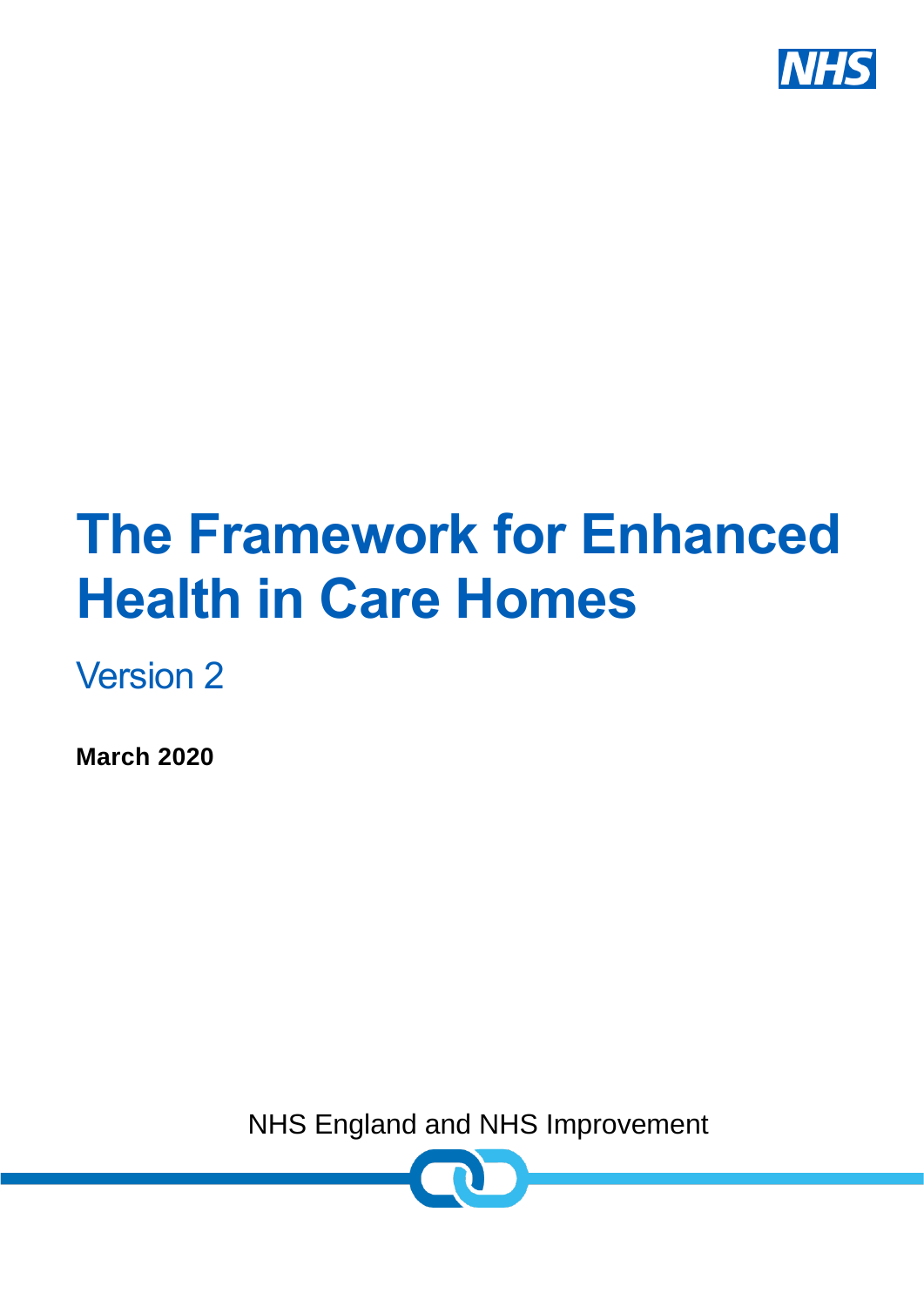# <span id="page-1-0"></span>**The framework for Enhanced Health in Care Homes 2020/21 - Version 2**

Publishing approval number: 001681

Version number: 2

First published: 31 March 2020

Prepared by: Community Services and Ageing Well Team

This information can be made available in alternative formats, such as easy read or large print, and may be available in alternative languages, upon request. Please contact the Community Services and Ageing Well Team at [england.ageingwell@nhs.net.](mailto:england.ageingwell@nhs.net)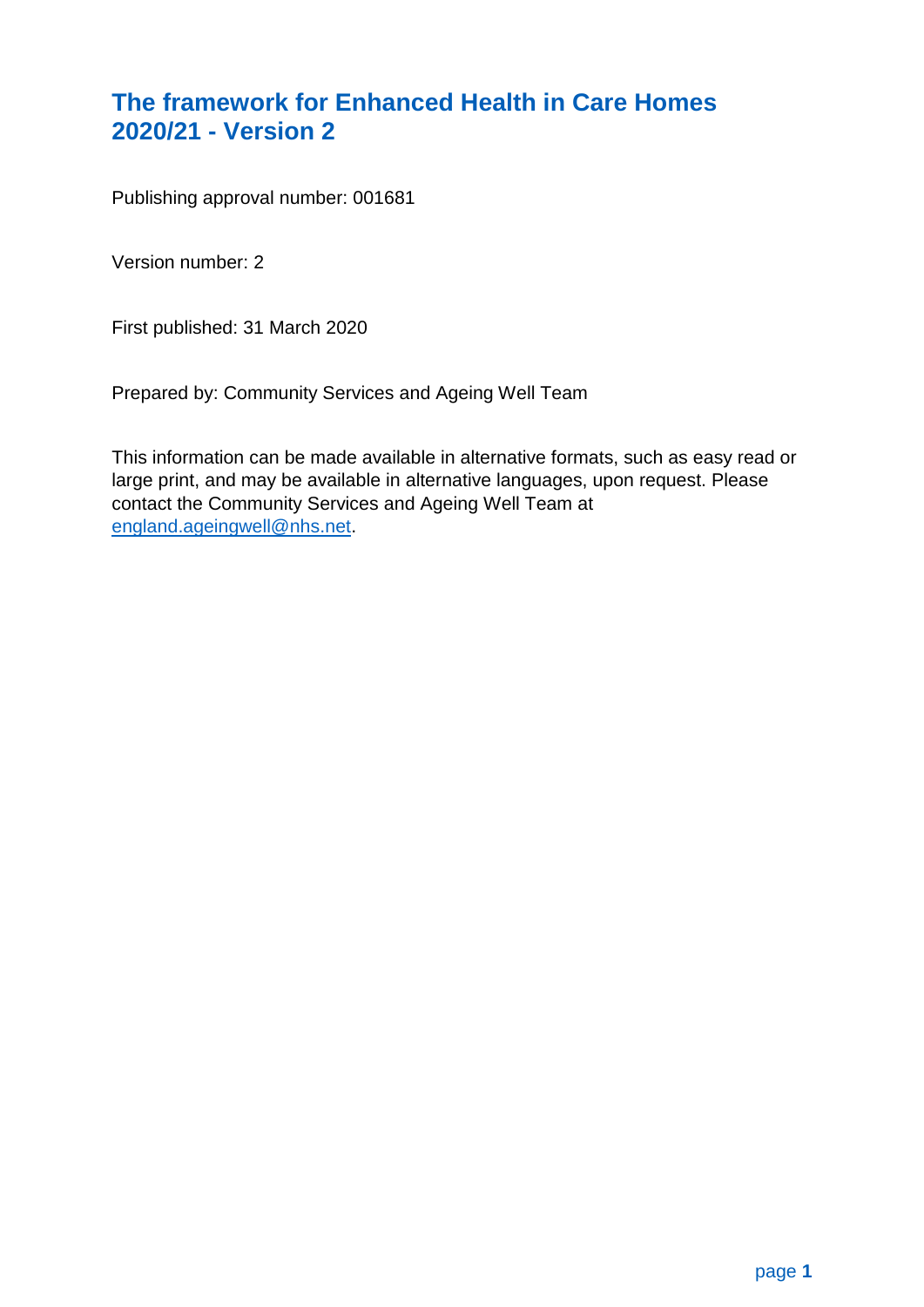# **Contents**

|      | The framework for Enhanced Health in Care Homes 2020/21 - Version 2 1          |  |
|------|--------------------------------------------------------------------------------|--|
| 1.   |                                                                                |  |
| 2.   |                                                                                |  |
| 2.1  |                                                                                |  |
| 3.   |                                                                                |  |
| 4.   | Care Element One: Enhanced primary and community care support  9               |  |
| 4.1  |                                                                                |  |
| 4.2  |                                                                                |  |
| 4.3  |                                                                                |  |
| 4.4  |                                                                                |  |
| 4.5  |                                                                                |  |
| 4.6. |                                                                                |  |
| 4.7. |                                                                                |  |
| 5.   | Care Element Two: MDT support including coordinated health and social care 13  |  |
| 5.4. |                                                                                |  |
| 5.5. |                                                                                |  |
| 5.6. |                                                                                |  |
| 5.7. | Helping professionals, carers, and individuals with needs navigate the health  |  |
| 6.   | Care Element Three: Falls prevention, reablement and rehabilitation including  |  |
| 6.2. |                                                                                |  |
| 6.3. |                                                                                |  |
|      | 6.4. Developing community assets to support resilience and independence 18     |  |
| 7.   | Care element four: High quality palliative and end-of-life, mental health, and |  |
|      |                                                                                |  |
| 1.1. |                                                                                |  |
| 1.2. |                                                                                |  |
| 1.3. |                                                                                |  |
| 8.   | Care element five: Joined-up commissioning and collaboration between health    |  |
| 8.2. |                                                                                |  |
| 8.3. |                                                                                |  |
| 8.4. |                                                                                |  |
| 9.   |                                                                                |  |
| 9.1. |                                                                                |  |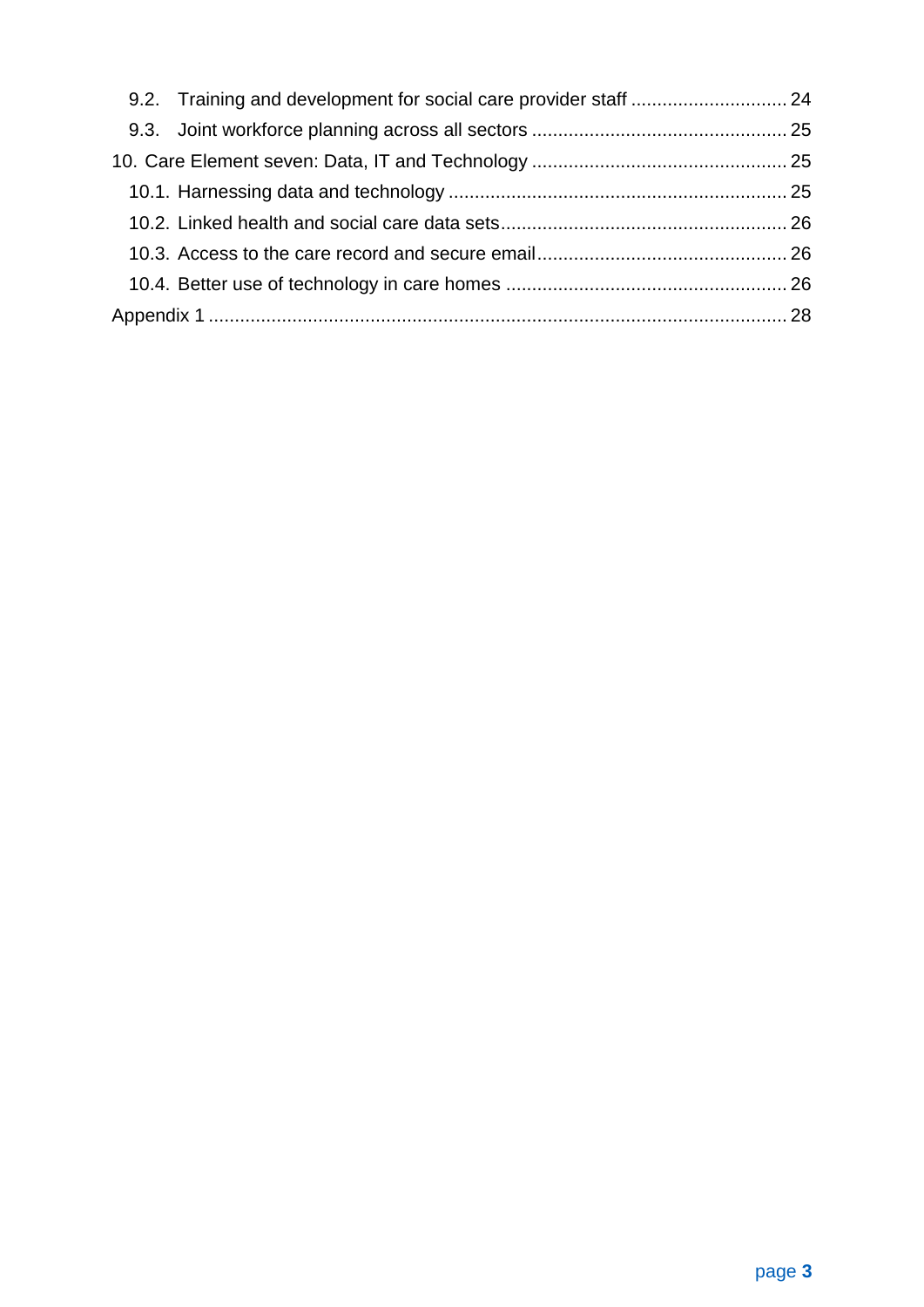# <span id="page-4-0"></span>**1. Introduction**

- 1.1 People living in care homes should expect the same level of support as if they were living in their own home. This can only be achieved through collaborative working between health, social care, Voluntary, Community, and Social Enterprise (VCSE) sector and care home partners.
- 1.2 The Enhanced Health in Care Homes (EHCH) model moves away from traditional reactive models of care delivery towards proactive care that is centred on the needs of individual residents, their families and care home staff. Such care can only be achieved through a whole-system, collaborative approach.
- 1.3 The [NHS Long Term Plan](https://www.longtermplan.nhs.uk/) (2019) contained a commitment as part of the Ageing Well Programme to roll out EHCH across England by 2024, commencing in 2020. This reflects an ambition for the NHS to strengthen its support for the people who live and work in and around care homes. This includes how Urgent Community Response is accessible to people living in a care home, increased support for nurses working in care homes through a national network, and the appointment of a chief advisor on care home nursing. Information will also be shared more easily and securely between the NHS and care homes, with NHSMail now available to all care homes.
- 1.4 Requirements for the delivery of Enhanced Health in Care Homes by Primary Care Networks (PCNs) are included in the [Network Contract](https://www.england.nhs.uk/publication/des-contract-specification-2020-21-pcn-entitlements-and-requirements/)  [Directed Enhanced Service \(DES\)](https://www.england.nhs.uk/publication/des-contract-specification-2020-21-pcn-entitlements-and-requirements/) for 2020/21. Complementary EHCH requirements for relevant providers of community physical and mental health services have been included in the **NHS Standard Contract<sup>1</sup>. This supports** the NHS Long Term Plan goal of "dissolving the historic divide" between primary care and community healthcare services and sets a minimum standard for NHS support to people living in care homes.
- 1.5 This implementation framework supports the delivery of the minimum standard described in the contracts above, and should be read alongside the contractual requirements. Clinical Commissioning Groups (CCGs) should continue to develop and separately commission, as required, services that go further than the minimum national requirements in order to implement a mature EHCH service and must consider maintaining such enhanced services where they already exist. This framework also, therefore, sets out practical guidance and best practice for CCGs, PCNs and other providers and stakeholders as they work collaboratively to develop a mature EHCH service. The implementation framework is a refresh of the original EHCH framework, published in 2016, and has been developed with a range of experts and partners. Care has been taken to expand EHCH without disrupting the elements of the original framework most likely to result in benefits for people living in care homes, such as continuity of care.
- 1.6 The first framework for EHCH was co-developed with the six EHCH vanguards and partners in social care. It was based on a suite of evidence-

1

<sup>1</sup> <https://www.england.nhs.uk/nhs-standard-contract/20-21/>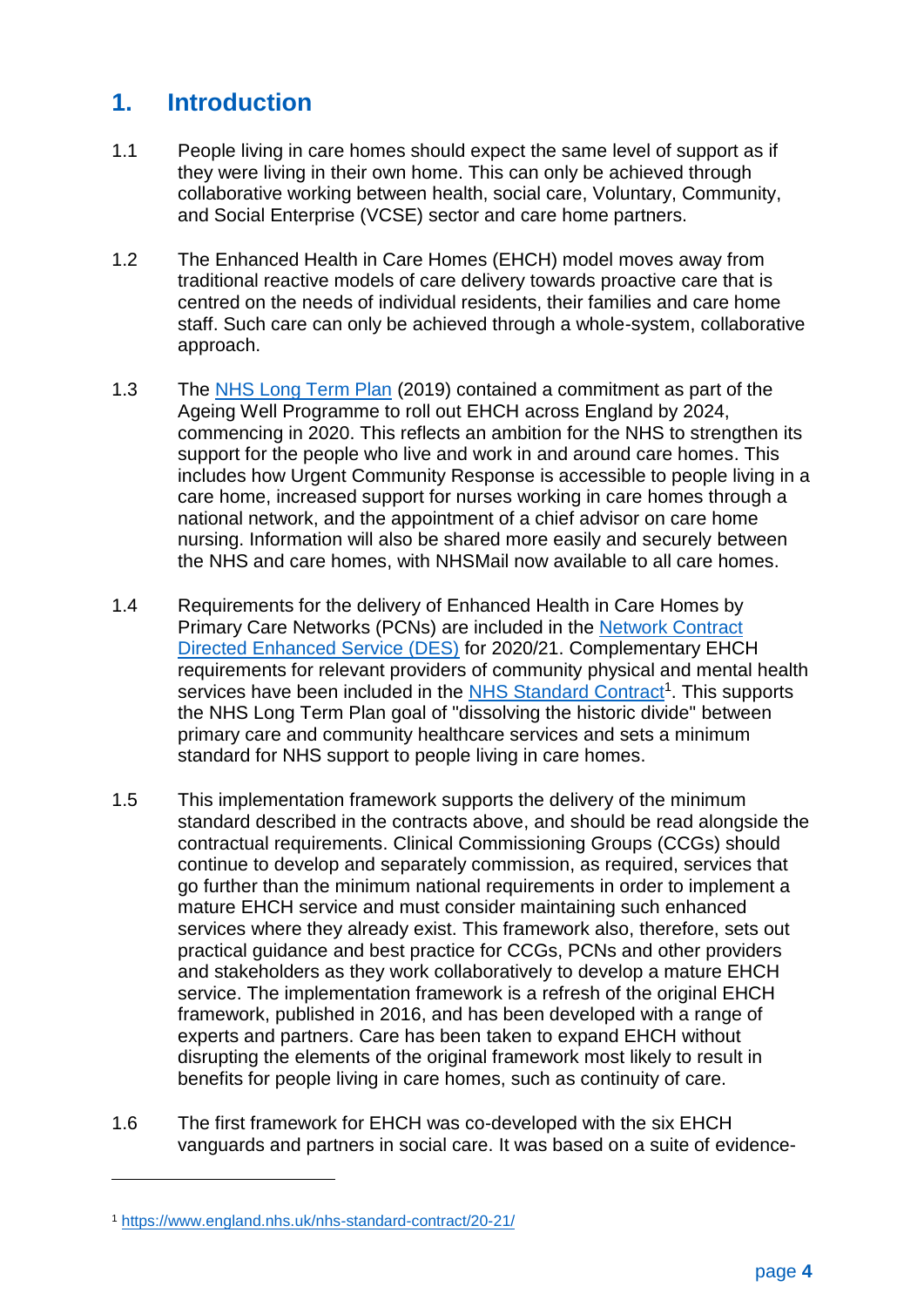based interventions, designed to be delivered within and around a care home in a coordinated manner to improve services and outcomes for all people living in care homes and those who require support to live independently in the community.

- 1.7 This implementation framework builds on experiences of those who have implemented the EHCH model since 2016 and describes best practice in doing so. Implementing the good practice EHCH model described in the framework, will help to ensure that:
	- a. People living in care homes have access to enhanced primary care and to specialist services and maintain their independence as far as possible by reducing, delaying or preventing the need for additional health and social care services;
	- b. Staff working in care homes feel at the heart of an integrated team that spans primary, community, mental health and specialist care, as well as social care services and the voluntary sector;
	- c. Budgets and incentives are aligned so that all parts of the system work together to improve people's health and wellbeing;
	- d. Health and social care services are commissioned in a coordinated manner, and the role of the social care provider market is properly understood by commissioners and providers across health and social care.
- 1.8 For the purposes of the EHCH implementation framework a 'care home' is defined as a CQC-registered care home service, with or without nursing. Whether each home is included in the scope of the service will be determined by its registration with CQC. The CQC website contains a spreadsheet which can be filtered to show CQC registered care homes. This spreadsheet can be found [here](https://www.cqc.org.uk/about-us/transparency/using-cqc-data)<sup>2</sup> and is titled "*CQC care directory – with filters*" followed by the date of the latest update. Column C can be filtered to show CQC-registered care homes. All care homes in this directory are in the scope of the EHCH service.
- 1.9 The EHCH service applies equally to people who self-fund their care and to people whose care is funded by the NHS or their local authority: everyone has the right to high quality NHS services. It is equally applicable to homes for people with learning disabilities and/or mental health needs and should not be interpreted as only pertaining to care homes for older people. However, secure mental health units are not in scope.
- 1.10 Personalised care and support are at the heart of EHCH model. This implementation framework draws on both the 'I statements' (published by National Voices [\(Think Local Act Personal](https://www.nationalvoices.org.uk/publications/our-publications/narrative-person-centred-coordinated-care) and [Making It Real\)](https://www.thinklocalactpersonal.org.uk/makingitreal/), as well as the comprehensive model of personalised care set out in the Long-Term Plan and [Universal Personalised Care.](https://www.england.nhs.uk/publication/universal-personalised-care-implementing-the-comprehensive-model/)

1

<sup>2</sup> <https://www.cqc.org.uk/about-us/transparency/using-cqc-data>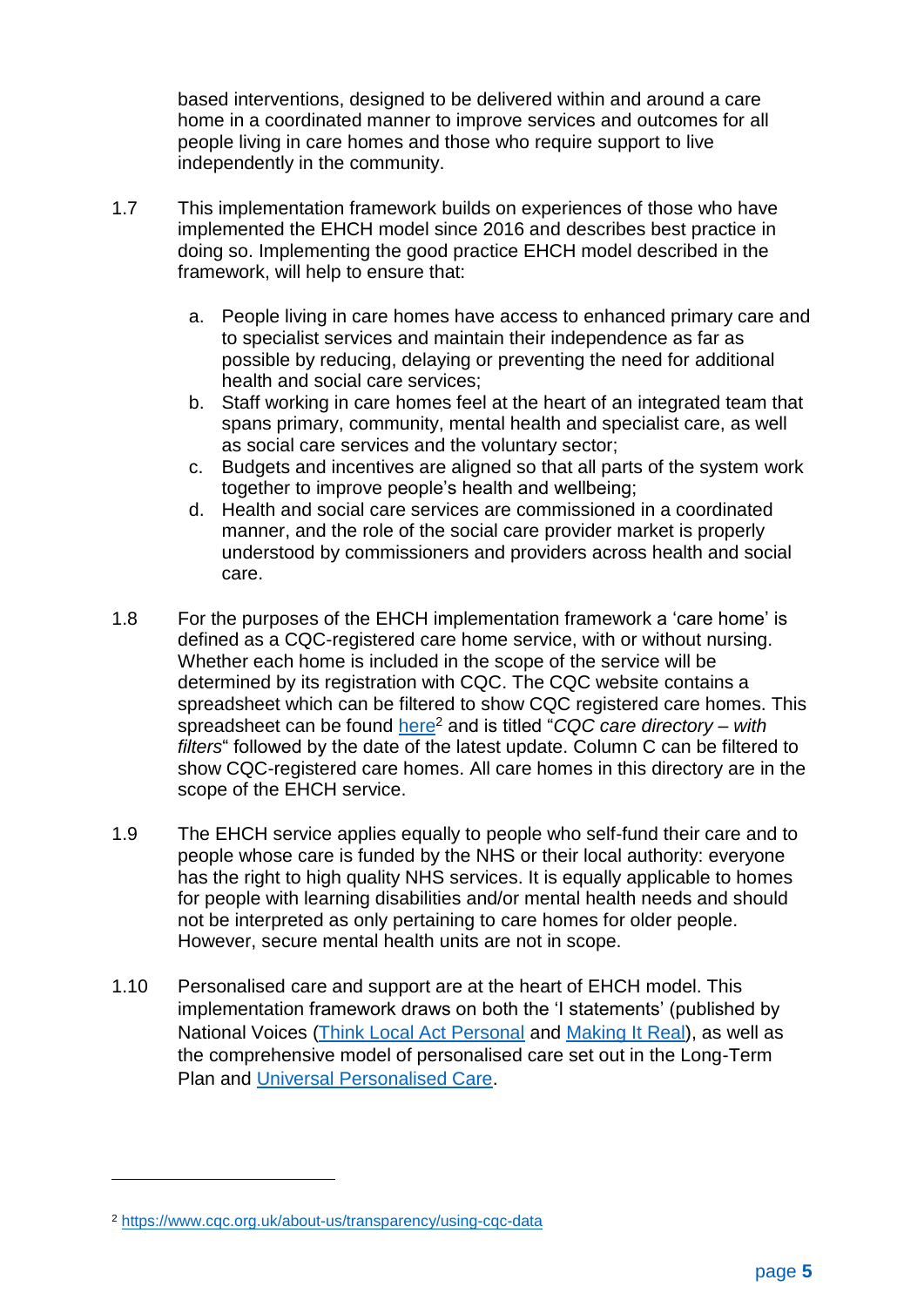# <span id="page-6-0"></span>**2. Principles of a successful EHCH model**

## <span id="page-6-1"></span>**2.1 Fit with whole population care models**

- 2.1.1. Since the first publication of the EHCH framework, the vast majority of GP practices have joined PCNs. PCNs are networks of practices, working closely with other community healthcare providers to improve the health and wellbeing of patients living within their practices' geographic boundaries. Based on GP practice lists and generally serving populations of 30,000- 50,000, they are small enough to provide the personal care valued by both patients and practice staff but large enough to have economies of scale through better collaboration between practices and others in the local health and social care system.
- 2.1.2. While many people living in care homes will be living with complex needs, including severe frailty, some may not. To commission and deliver an effective EHCH model, the needs of the care home population should be understood at the local level. Understanding the typical case mix of local care homes and the length of stay of people living in them will determine the enhanced services and support needed. For example, homes with a resident average length of stay of seven years will not have the same need for palliative care services as those with an average length of stay of under two years.
- 2.1.3. Conditions critical for success:
	- a. Personalised care
		- Putting the needs of the person at the centre through "what matters" to you" conversations and personalised care and support planning processes.
		- ii. Supporting people to talk about the outcomes that matter most to them; and encouraging and enabling them to take on as much responsibility as they want to manage their own care, health and wellbeing.
		- iii. Supporting carers and families and recognising their needs, as well as those of the individual care home resident, and acknowledging them all as experts in their own care and lives.
	- b. Co-production
		- i. Working and integrating with local government, the community and the VCSE and independent care homes sectors to co-design and co-deliver the model of care as equal partners.
		- ii. Acknowledging the value of the care home sector in working alongside the NHS and the significant level of healthcare that is delivered in care homes by social care staff.
		- iii. Adopting a whole-system approach, breaking down the organisational barriers between health, social care, and the VCSE sector.
	- c. Quality
		- i. A focus on quality as the driving factor for change.
		- ii. Using clinical evidence to drive and sustain change.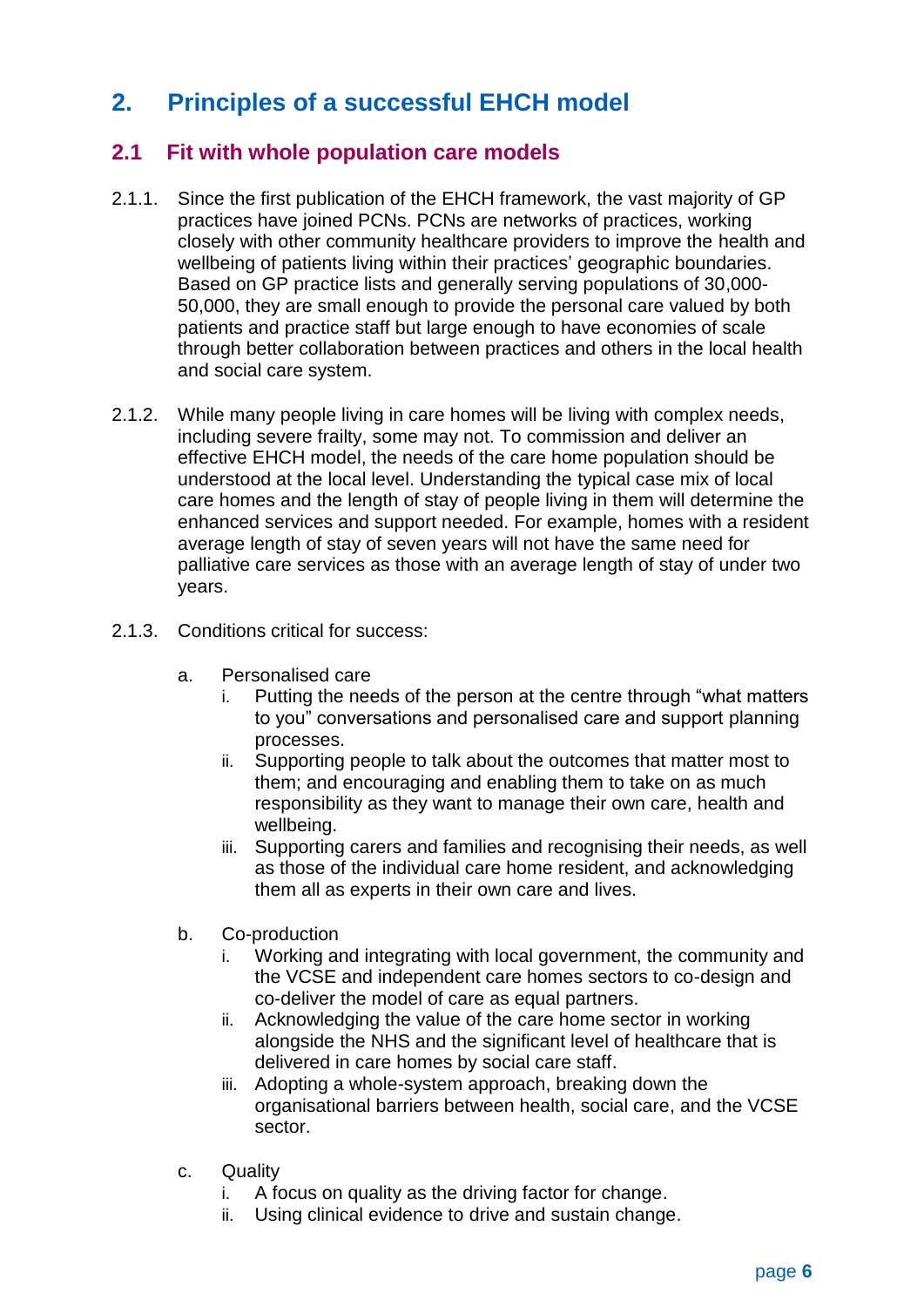- d. Leadership
	- Strong leadership and a shared vision for better care.
	- ii. Recognising the cultural differences between organisations, sectors and different types of commissioner and provider and focussing on the shared vision and aims despite differences in language and process.

# <span id="page-7-0"></span>**3. About this implementation framework**

- 3.1. The original framework (published in 2016) identified seven care elements that describe the EHCH model. All of these elements are still recognised and remain as existing good practice. Version 2 (this framework) has augmented those care elements with additional sub-elements which reflect the continued learning of stakeholders working in this area and which will further improve the offer to people living in a care home. The EHCH model is about implementing these care elements and sub-elements together in a coordinated, sustainable way, at scale, to deliver person-centred care that promotes independence.
- 3.2. This framework will be of interest to all stakeholders who will need to work collaboratively across organisational boundaries to commission or deliver high quality, cost-effective care for individuals in care homes. It will be of particular interest to the following audiences:
	- a. PCNs and providers of community physical and mental health services delivering the EHCH requirements in their respective contracts;
	- b. care home providers and managers (nursing, residential, learning disability, and mental health);
	- c. local authority and STP/ICS leaders who are responsible for commissioning care home services;
	- d. partner organisations in the community, mental health, and acute sectors of the NHS, and in the community and VCSE sector; and
	- e. individuals with care needs, carers, and families.
- 3.3. The nationally commissioned EHCH service included in the Network Contract DES and NHS Standard Contract – represents a minimum standard of delivery for the EHCH service. This framework is intended to provide context, best practice guidance and methods of delivery to support implementation of this model, and describes additional actions that commissioners and care home providers can take to provide high-quality care for people living in care homes. This includes the 'enabling' elements of the EHCH model, which are not included in national contracts.
- 3.4. The EHCH model has three principal aims:
	- a. delivering high-quality personalised care within care homes;
	- b. providing, wherever possible, for individuals who (temporarily or permanently), live in a care home access to the right care and the right health services in the place of their choosing; and
	- c. enabling effective use of resources by reducing unnecessary conveyances to hospitals, hospital admissions, and bed days whilst ensuring the best care for people living in care homes.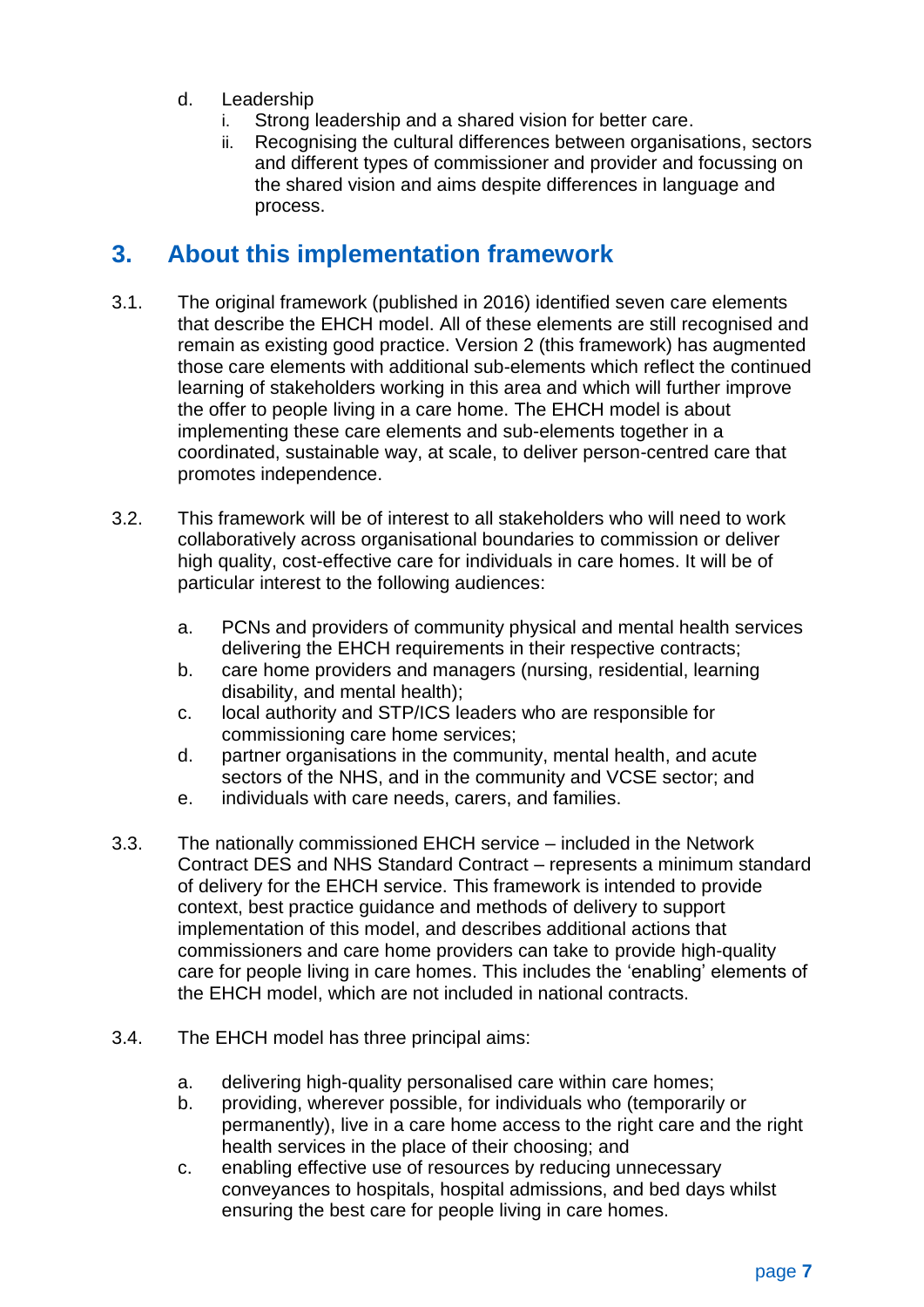- 3.5. In the EHCH model, care providers work in partnership with local GPs, PCNs, community healthcare providers, hospitals, social care, individuals and their families, and wider public services to deliver care in care homes. Services are 'wrapped around' the individual and their family, who are connected to and supported by their local community. Proactive, personalised care and support becomes the norm.
- 3.6. Table 1 sets out the care elements and sub-elements which comprise the refreshed EHCH model.

|    | <b>Table 1</b>                                   |                                                                 |  |
|----|--------------------------------------------------|-----------------------------------------------------------------|--|
|    | <b>Care element</b>                              | <b>Sub-element</b>                                              |  |
|    | 1. Enhanced primary care                         | Each care home aligned to a named PCN, which                    |  |
|    | support                                          | leads a weekly multidisciplinary 'home round'                   |  |
|    |                                                  | Medicine reviews                                                |  |
|    |                                                  | Hydration and nutrition support                                 |  |
|    |                                                  | Oral health care                                                |  |
|    |                                                  | Access to out-of-hours/urgent care when needed                  |  |
| 2. | Multi-disciplinary team<br>(MDT) support         | Expert advice and care for those with the most<br>complex needs |  |
|    | including coordinated                            | Continence promotion and management                             |  |
|    | health and social care                           | Flu prevention and management                                   |  |
|    |                                                  | Wound care - leg and foot ulcers                                |  |
|    |                                                  | Helping professionals, carers, and individuals with             |  |
|    |                                                  | needs navigate the health and care system                       |  |
| 3. | Falls prevention,                                | Rehabilitation/reablement services                              |  |
|    | Reablement, and                                  | Falls, strength, and balance                                    |  |
|    | rehabilitation including<br>strength and balance | Developing community assets to support resilience               |  |
| 4. | High quality palliative                          | and independence<br>Palliative and end-of-life care             |  |
|    | and end-of-life care,                            | Mental health care                                              |  |
|    | Mental health, and                               | Dementia care                                                   |  |
|    | dementia care                                    |                                                                 |  |
| 5. | Joined-up<br>commissioning and                   | Co-production with providers and networked care<br>homes        |  |
|    | collaboration between                            | Shared contractual mechanisms to promote                        |  |
|    | health and social care                           | integration (including Continuing Healthcare)                   |  |
|    |                                                  | Access to appropriate housing options                           |  |
| 6. | Workforce development                            | Training and development for social care provider<br>staff      |  |
|    |                                                  | Joint workforce planning across all sectors                     |  |
|    | 7. Data, IT and                                  | Linked health and social care data sets                         |  |
|    | technology                                       | Access to the care record and secure email                      |  |
|    |                                                  | Better use of technology in care homes                          |  |

3.7. Appendix 1 contains a table showing the contractual requirements for EHCH that fall to PCNs through the Network Contract DES and providers of community physical and mental health services through the NHS Standard Contract, together with the corresponding care elements in the framework.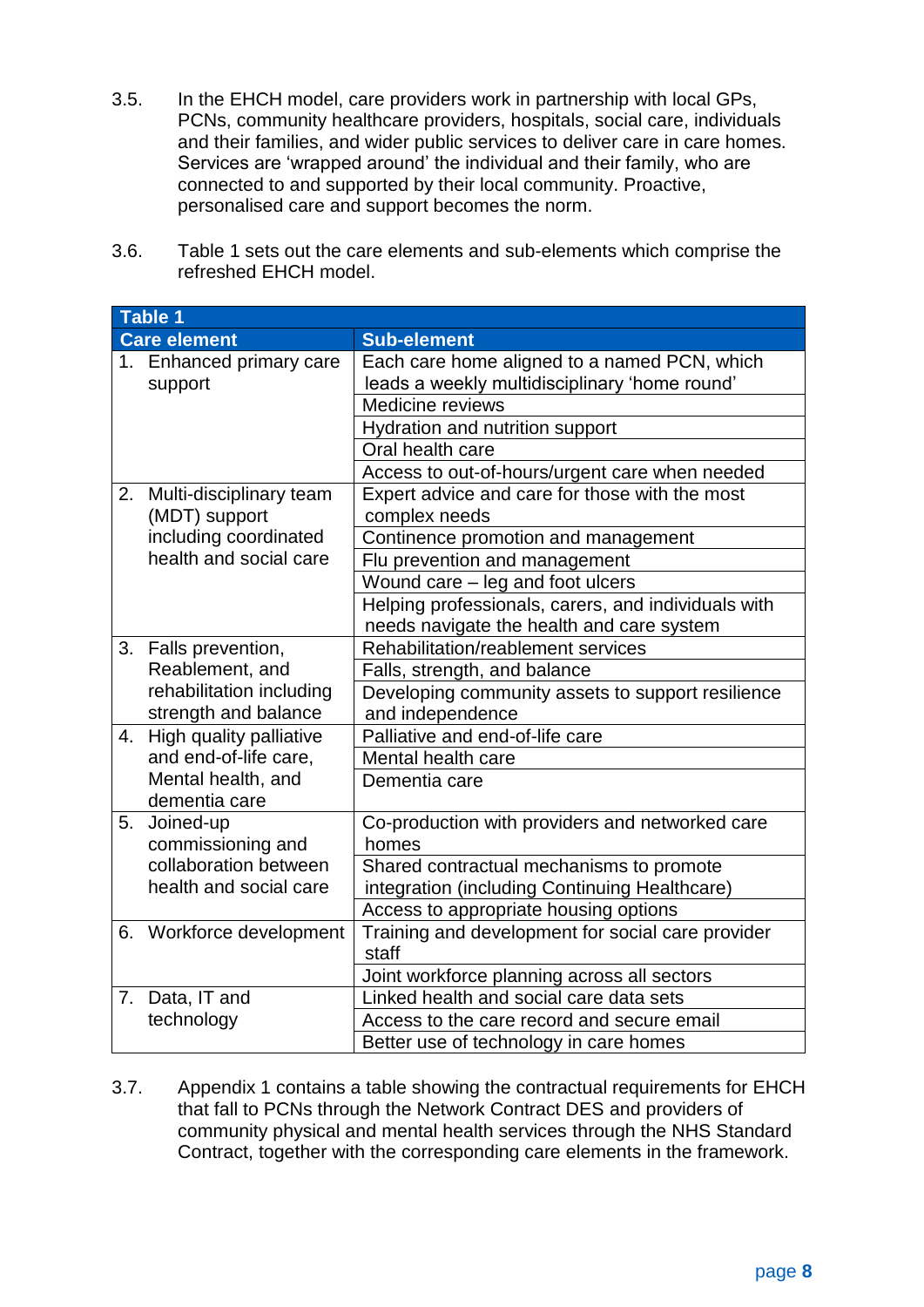3.8. This framework will reference these contractual requirements under relevant care elements, and describe good practice in implementing and enhancing the core EHCH service.

# <span id="page-9-0"></span>**4. Care Element One: Enhanced primary and community care support**

## <span id="page-9-1"></span>**4.1 Aligning care homes with PCNs**

- 4.1.1. The contractual requirements for aligning care homes with PCNs and community services providers are covered in Appendix 1.
- 4.1.2. Under the Network Contract DES, each care home will be aligned to a single PCN (and its MDT), which will deliver the EHCH service for that home. This will enable consistency of care for people living in that home, and help care homes, PCNs and providers of community services to build the strong working relationships and integrated care arrangements that are crucial to the success of the model.
- 4.1.3. Commissioners have overall responsibility for aligning each care home to a single PCN. Where possible, this alignment should be defined and agreed jointly with the care home and the PCN. In aligning homes to practices, PCNs and CCGs are expected to consider:
	- a. where the home is located in relation to practices/PCNs;
	- b. the existing GP registration of people living in the home;
	- c. what contracts are already held between CCG and practices to provide support to the home, or directly between the home and practices; and
	- d. existing relationships between care homes and practices.
- 4.1.4. In supporting patients to re-register with a practice in the aligned PCN, care homes, PCNs and CCGs should describe the benefits offered under the enhanced service, and consider the use of advocacy services to support this transition.
- 4.1.5. Commissioners should seek to reach agreement with care homes and PCNs on which PCN will be aligned to which home. In instances where agreeing alignment proves difficult, CCGs should try to broker an agreement with the home, PCN, and other interested groups (such as LMCs) before allocating alignment.

#### <span id="page-9-2"></span>**4.2 The "home round"**

- 4.2.1. The contractual requirements for delivery of the home round for PCN and providers of community physical and mental health services are covered in Appendix 1.
- 4.2.2. It is best practice:
	- a. for the home round to be led by a clinician with advanced assessment and clinical decision-making skills;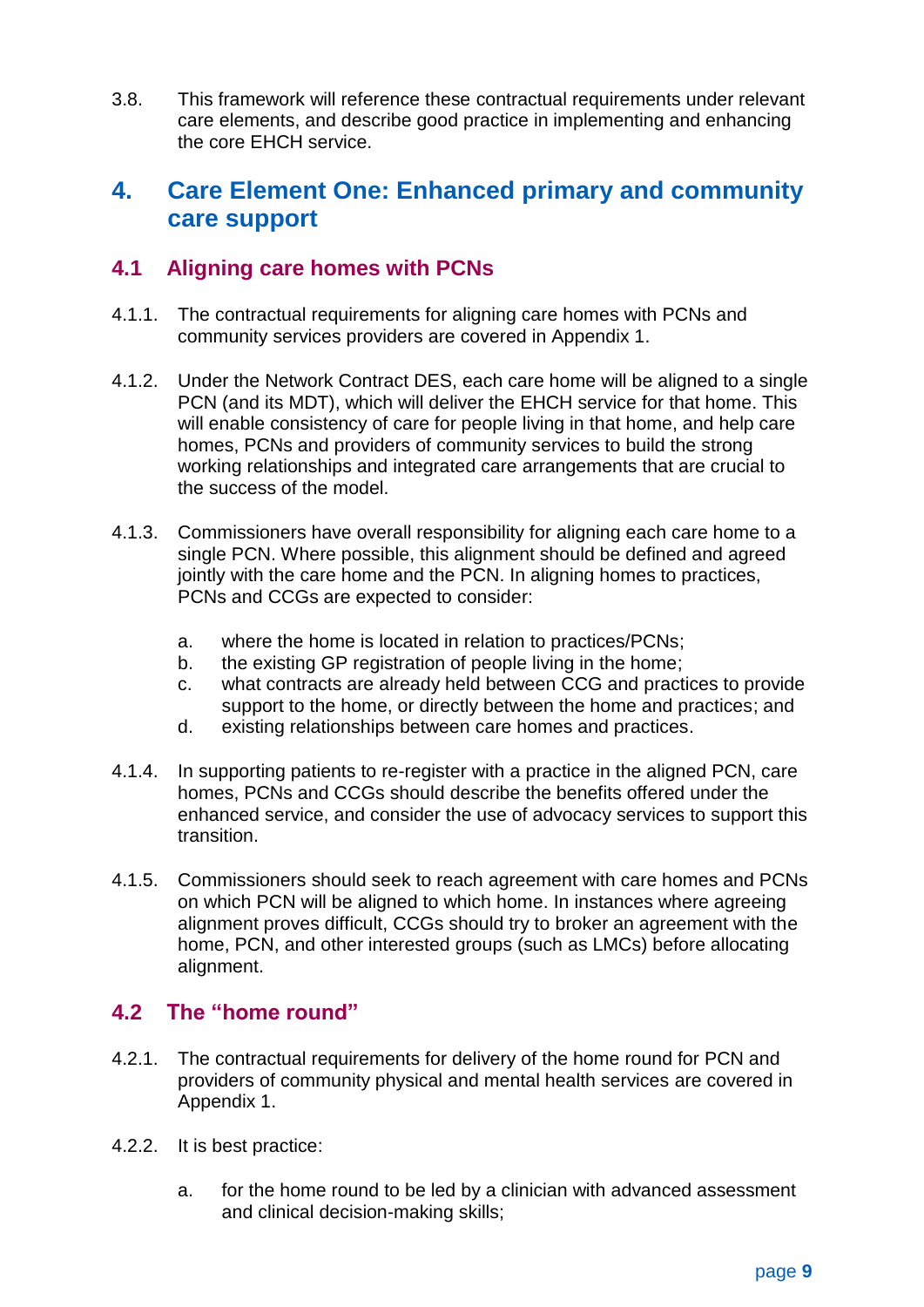- b. to agree in advance of the home round the individuals who will be discussed and reviewed. Identification could be through use of validated tools, clinical judgement and feedback from care home staff;
- c. to collate relevant information pertaining to those individuals from a number of sources/records of care (e.g. GP, community services, care homes, the individual and their family) to be ready for review within the home round;
- d. for the MDT to individually appraise their home round patients to determine if they need to physically review the person(s), or can make a clinical judgement based on the information provided within the meeting; and
- e. to set review dates for each person for follow up.

# <span id="page-10-0"></span>**4.3 Personalised Care and Support Plans (PCSPs)**

- 4.3.1 The contractual requirements for delivery of the personalised care and support plan for PCN and community services providers are covered in Appendix 1.
- 4.3.2 The plan will be delivered based on the principles and domains of a Comprehensive Geriatric Assessment (CGA). A structured medication review (SMR) will form part of this assessment.
- 4.3.3 The plan will also be developed with the person and/or their carer(s). It is good practice to include family members in the assessment when this is appropriate, taking into consideration issues such as mental capacity, vulnerability or coercion. Including family members helps where there may be cognitive impairment and also helps to give a holistic picture of a person's preferences and goals, rather than simply their medical needs.
- 4.3.4 In developing the personalised care and support plan, it is good practice to follow the standard model of personalised care and support planning set out in [Universal Personalised Care.](https://www.england.nhs.uk/publication/universal-personalised-care-implementing-the-comprehensive-model/)
- 4.3.5 Where people living in care homes are identified as likely to die within the next twelve months, it is good practice to ensure that the personalised care and support plan includes information on the person's priorities and preferences for end of life care, advance care planning and treatment escalation plans or emergency care and treatment plans and that arrangements are in place to coordinate across multiple providers (see also section 7.1).
- 4.3.6 Where people living in care homes are likely to die within the next few days or hours, it is good practice to ensure that appropriate communication with the family is taking place, that food and fluid support and anticipatory prescribing have been considered, and that the personalised care and support plan has been checked so that, where possible:
	- a. the person dies in their preferred place; and
	- b. arrangements for timely verification and certification of death and signposting to bereavement support are in place.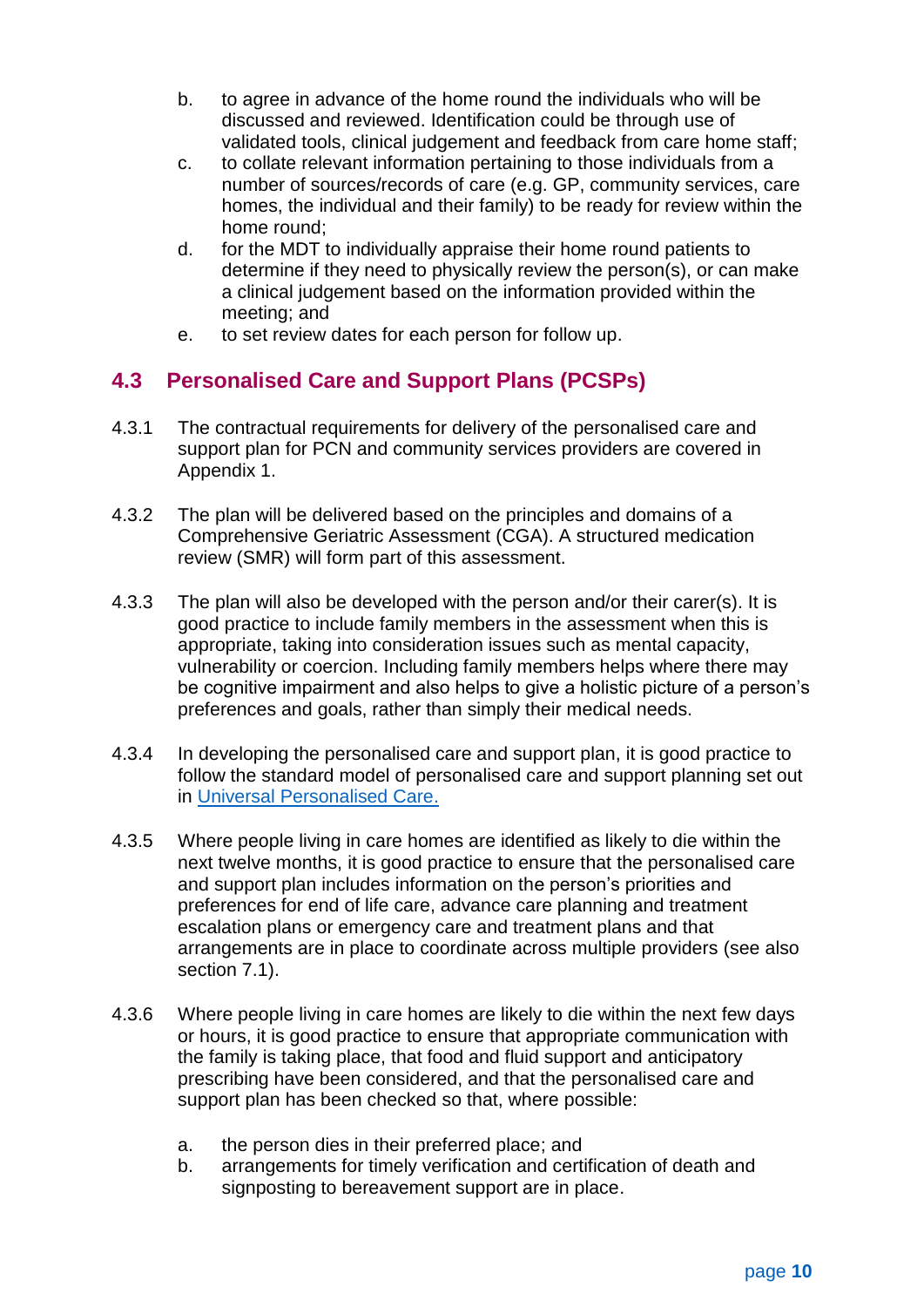4.3.7 Providers of primary care and community services are also required to make all reasonable efforts to support delivery of relevant clinical activity described in the personalised care and support plans. In establishing the EHCH service, providers should work with commissioners to understand likely divisions of responsibility for this delivery, and should use the MDT to allocate and monitor the delivery of tasks. CCGs should support PCNs and providers of community services to agree their responsibilities in delivering the EHCH service, with reference to existing contracts and arrangements, when it is established from April 2020.

# <span id="page-11-0"></span>**4.4 Structured Medication Reviews (SMR)**

- 4.4.1 A structured medication review forms part of the CGA-based holistic assessment process and, as with CGA, the resident and/or their family or carers should be involved in the review. Thereafter, the MDT should agree the frequency of SMRs, with safety being the most important factor. SMR should be no longer than one year apart and are best tied into regular care and support planning reviews. It is good practice for every person admitted to a care home to receive a SMR alongside their CGA-based assessment.
- 4.4.2 Best practice includes:
	- a. In a structured medicine review, each medication should be reviewed according to national care homes, SMR guidance, and any relevant local prescribing guidance issued by the area prescribing committee.
	- b. Care home providers should be supported to have an effective 'care home medicines policy' that aims to avoid unnecessary harm, reduce medication errors, optimise the choice and use of medicines with care home residents, and reduce medication waste.
	- c. Agreeing what medicines the person will take after the SMR and making sure they can use the medicines as prescribed.

# <span id="page-11-1"></span>**4.5 Hydration and nutrition support**

- 4.5.1 Poor hydration and poor nutrition can often lead to confusion, falls, and poor health; therefore, good practice in primary care support to a care home is to enable effective management of each resident's hydration and nutrition.
- 4.4.3 Best practice includes:
	- a. Every person's hydration and nutrition should be reviewed regularly and included in their care plan. Where clinically appropriate, they should have access to specialist dietetic and speech and language professionals, who should form part of the extended MDT in line with best practice for hydration and nutrition.
	- b. The care home should have a nutritional screening policy in place with one staff member taking responsibility for this policy within the home.
	- c. Staff employed by social care providers should undertake clinical training and professional development, which is critical in promoting good nutrition for older people. Technology can also provide innovative solutions. Several areas have connected clinicians with care homes using high-definition cameras. The system enables clinicians to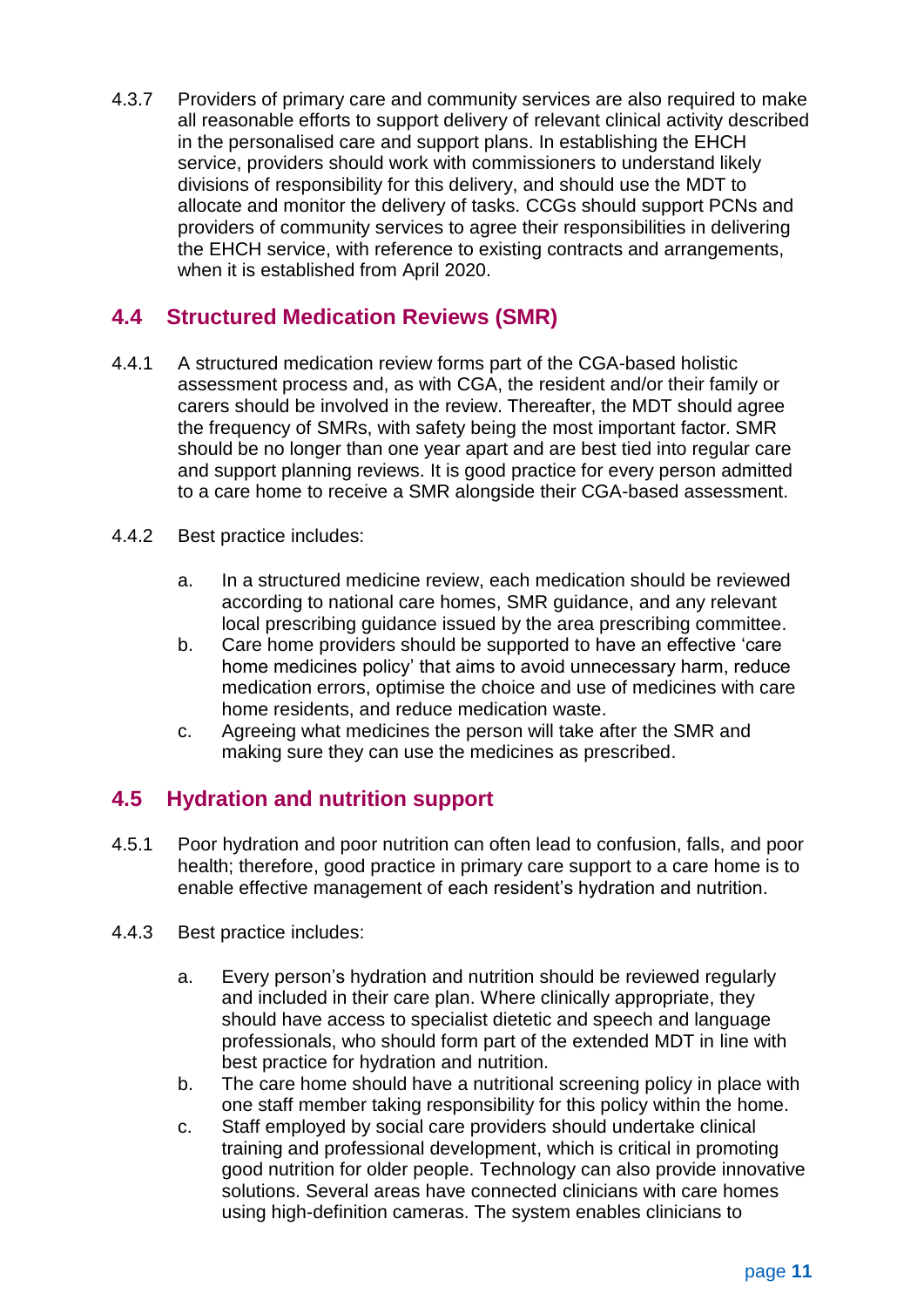observe an individual's ability to feed themselves unaided, without requiring a call-out. They can then work with the home and person involved to ensure they are supported to eat and drink well.

d. When appropriate, and in line with local policy, community nursing teams should provide supporting services for staff employed by social care providers. This could include, for example, administering subcutaneous and intravenous fluids to maintain optimum hydration status.

# <span id="page-12-0"></span>**4.6. Oral health**

- 4.6.1 Good oral health is important for general health and wellbeing and an essential part of active ageing. Older people living in care homes are more likely to have experienced tooth decay and the majority of residents with one or more natural teeth will have untreated tooth decay<sup>3</sup>.
- 4.6.2 Evidence shows that poor oral health can lead to pain and discomfort, leading to mood and behaviour changes, particularly in those who cannot communicate their experience. There can also be problems with chewing and swallowing, which limit food choices and can lead to impaired nutritional status. Care staff can find it difficult at times to provide good mouth care, particularly when there are challenges such as advanced dementia or complex dental conditions.
- 4.6.3 The Care Quality Commission (CQC) 2019<sup>4</sup> report indicated that too many people living in care homes are not being supported to maintain and improve their oral health.
- 4.6.4 Best practice includes:

1

- a. Every person's oral health should be assessed as part of the holistic assessment of needs and personalised care and support planning process.
- b. Care homes should have an oral health policy in place with one staff member taking responsibility for this policy within the home. This should be clearly aligned to [NICE guidance 48](https://www.nice.org.uk/guidance/ng48/chapter/Recommendations) Oral Health for adults in care homes.
- c. Every person's oral health should be enquired after and/or observed regularly by care home staff as part of their usual hygiene routine, and they should have access to routine dental checks and specialist dental professionals as appropriate. Local systems should work collaboratively to provide access to appropriate clinical dental services for people living in care homes.
- d. Staff employed by care home providers should undertake training in oral healthcare to support delivery of oral health assessments and daily mouthcare for individuals, and maintain this knowledge and skill through ongoing professional development.

<sup>4</sup> CQC (2019) Smiling Matters: oral healthcare in care homes <https://www.cqc.org.uk/publications/major-report/smiling-matters-oral-health-care-care-homes>

<sup>3</sup> Public Health England, (2015) What is Known About the Oral Health of Older People in England and **Wales**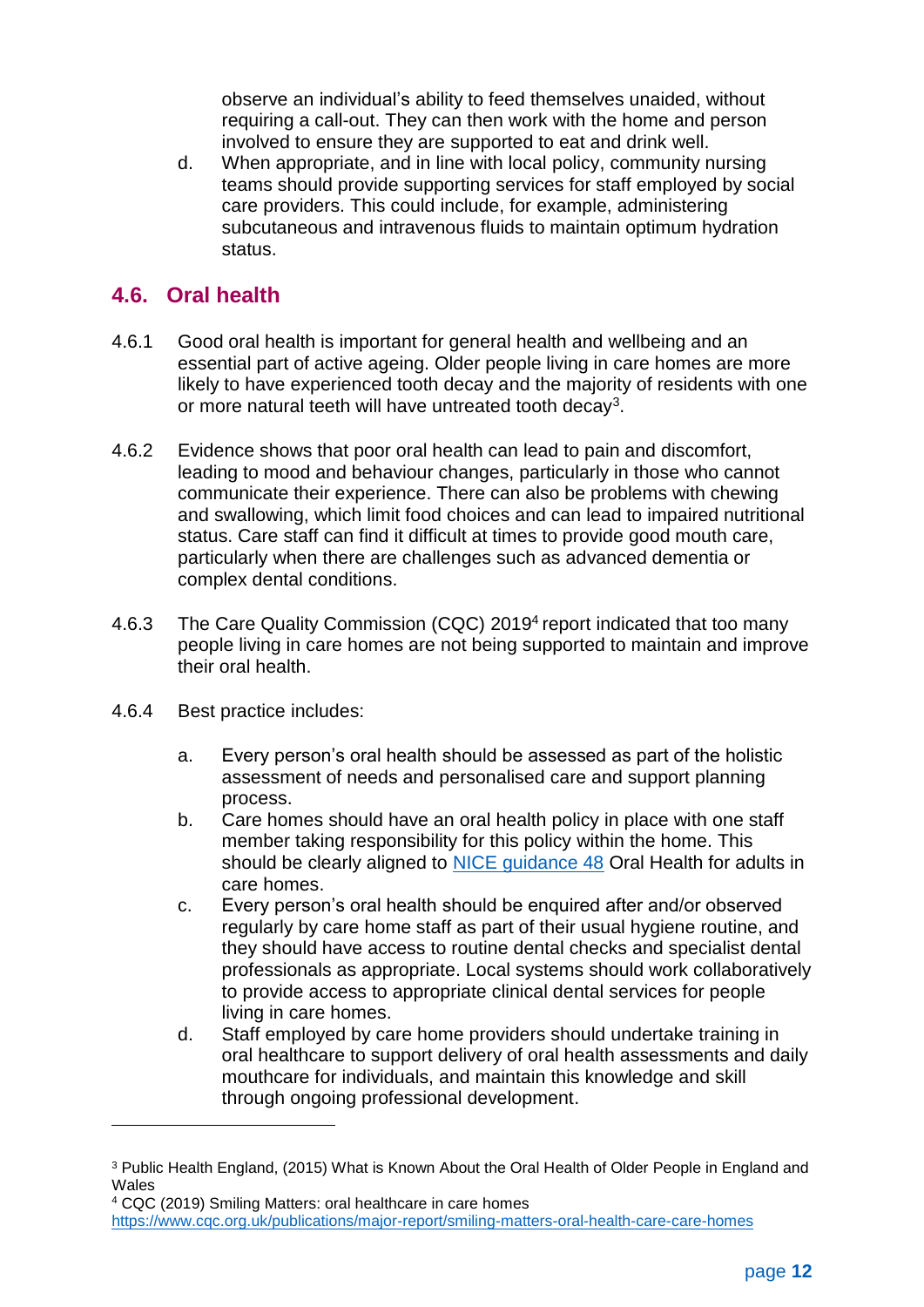# <span id="page-13-0"></span>**4.7. Access to "out of hours"/urgent care when needed**

- 4.7.1 People living in care homes should have equity of access to the urgent and emergency care system with people living in their own homes. Every care home should be linked to these teams through single points of access and through sharing care plans and protocols with these teams, including: GP inhours services; GP extended access services; GP out-of-hours services: NHS 111; [Urgent Community Response,](https://www.england.nhs.uk/2020/01/rapid-nhs-response-teams-to-help-people-stay-well-at-home/) and the local ambulance service. When hospital admission is indicated, this should be facilitated promptly.
- 4.7.2 Urgent Community Response teams will respond to people with complex health needs who have a very urgent care need, including the risk of being hospitalised, and will be able to access a response from a skilled team of professionals within two hours to provide the care they need to remain independent.
- 4.7.3 A two-day standard will also apply for teams to put in place reablement support for individuals in their own homes, with the aim of restoring independence and confidence after a hospital stay.
- 4.7.4 Both the two hour and two-day standards will be in place across England by April 2023, and seven accelerator sites will be working at pace towards delivery of these targets in 2020/21.

# <span id="page-13-1"></span>**5. Care Element Two: MDT support including coordinated health and social care**

- 5.1. Under the requirements in the Network Contract DES, each care home will be supported by a multidisciplinary team in its aligned PCN. Members of this MDT will deliver the weekly home round, as described in section 2.2, will be responsible for the development and maintenance of personalised care and support plans for care home residents, and will make every reasonable effort to support delivery of these plans.
- 5.2. The MDT approach provides individuals living in care homes with care and support needs with access to the right care when they need it. It improves the care of people with complex conditions by making full use of the knowledge and skills of team members from multiple disciplines and service providers. Good practice in establishing and managing the MDT is described below.
- 5.3. Best practice includes:
	- a. The MDT should use risk stratification tools and clinical judgement to ensure it focuses attention on those individuals with the greatest potential to benefit, in particular when identifying people who should be seen during the home round. This could involve, for example, using a risk stratification tool to identify those people who are at high risk of unplanned hospital admission, and the insight of the care home staff who are experts in knowing the individual's usual presentation(s) and any deviations from this.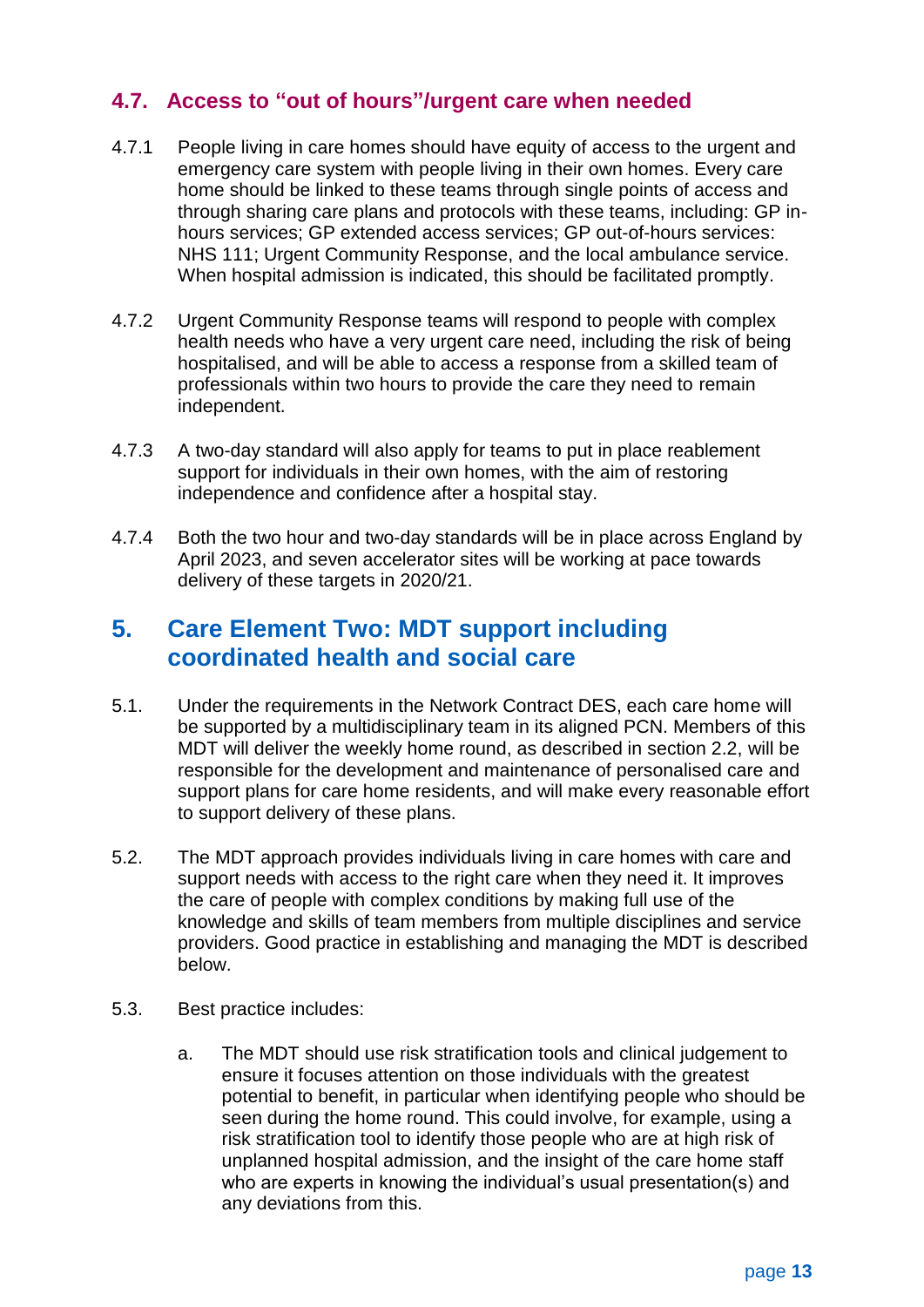- b. The MDT should meet weekly. The function and format of this meeting should be locally determined dependent upon the needs of those people resident in the care home, and those individuals identified as requiring MDT input.
- c. People who might be part of the MDT include (but are not limited) to;
	- i. PCN staff
	- ii. community services provider staff
	- iii. local authority staff
	- iv. care home staff
	- v. VCSE representatives/workers
- d. The MDT should review the information available to them prior to the meeting taking place, and work together to determine the appropriate response to needs identified e.g. clinical input from the MDT; onward referral to a co-opted MDT member or other; maintenance of current personalised care and support plan. (This list is not intended to be exhaustive, and other responses will also be appropriate).
- e. The home round usually follows the MDT meeting, with all MDT members agreeing the most appropriate clinician to assess the person on each occasion (this will be determined by clinical need and the skills within the MDT, noting that skills are likely to be enhanced and change over time).
- f. The MDT provides a proactive and preventative approach to support people living in a care home. The MDT uses a partnership approach to clinical governance and decision making with social care staff being core team members. Membership of the MDT outside of the core team will vary depending on the local expertise and resources available and the needs of the care home population.
- g. All members of the MDT should have access to shared care planning and shared care records through information sharing protocols established across all system partners (see Appendix 1).

# <span id="page-14-0"></span>**5.4. Continence promotion and management**

- 5.4.1. Urinary and/or faecal incontinence is often embarrassing and is likely to be under-reported. Urinary incontinence is estimated to affect up to a third of women. The figure for men is largely unknown. Prevalence rises with age and is higher in people with dementia [\(NICE quality standard 77\)](https://www.nice.org.uk/guidance/qs77/chapter/About-this-quality-standard). Faecal incontinence prevalence is between one per cent and 10 per cent of the population [\(NICE Clinical Guidance 49\)](https://www.nice.org.uk/guidance/cg49).
- 5.4.2. Best practice includes:
	- a. Every person should have an assessment of their continence completed as part of their holistic assessment of needs on admission to the care home, and as part of a regular re-assessment of needs.
	- b. All relevant staff employed by health or social care providers should undertake training and development relevant to their role on the promotion and management of incontinence in adults, which should include adults with dementia, and also address the functional causes of incontinence.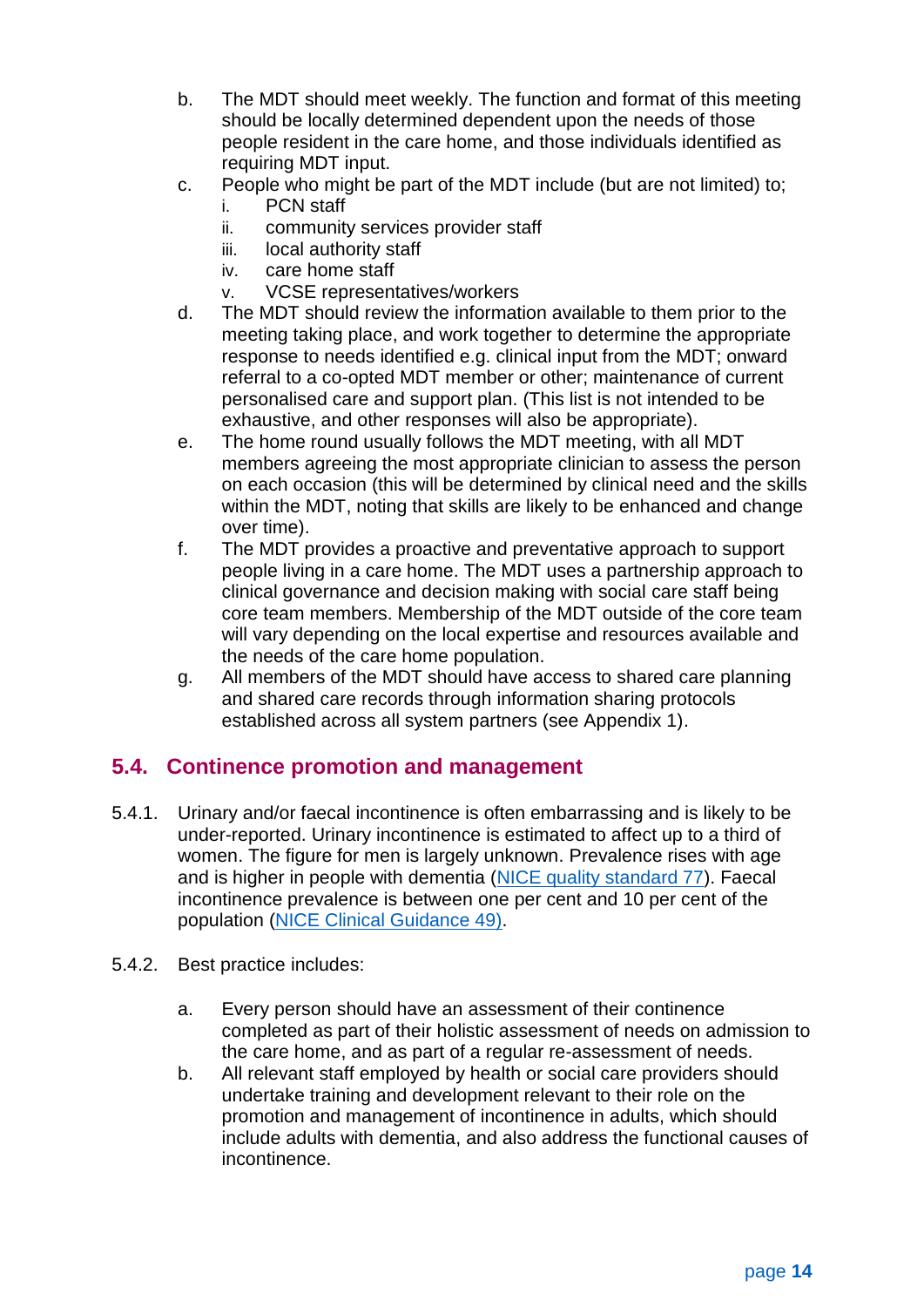c. Every person should have access to community nursing teams who can support bladder and bowel management, and to specialist bladder and/or bowel care within community or acute services as appropriate.

## <span id="page-15-0"></span>**5.5. Flu prevention and management**

- 5.5.1. Flu can be a serious illness, particularly for older people or those with other health conditions. Care workers look after some of the most vulnerable people in our communities, so it is important that they help protect themselves and those receiving care against flu. The flu vaccine is safe and effective and, as it is inactivated, it cannot cause flu.
- 5.5.2. Every year there are flu outbreaks in care homes despite high flu vaccination rates for residents. This is partly because, as people age, they do not produce as good an immune response to vaccination. This makes vaccination of staff caring for these people even more important.
- 5.5.3. Vaccination has shown to be effective in reducing disease spread and person mortality in the residential care setting<sup>5</sup>. It can also help to ensure business continuity by reducing staff flu related illness, and the need to provide agency cover.
- 5.5.4. Best practice includes:
	- a. Each care home should identify a member of staff with the responsibility for running the flu immunisation campaign. The campaign should not only focus on staff and residents but on family members and visitors too (who may not routinely be vaccinated but could carry the virus unknowingly).
	- b. Record the number of staff with direct resident contact and the number receiving the flu vaccine so uptake can be measured.
	- c. Use resources such as posters, leaflets, and digital tools, which can be downloaded from the Public Health England [Campaign Resource](https://campaignresources.phe.gov.uk/resources/campaigns/92-health-and-social-care-workers-flu-immunisation-/overview)  [Centre.](https://campaignresources.phe.gov.uk/resources/campaigns/92-health-and-social-care-workers-flu-immunisation-/overview)

# <span id="page-15-1"></span>**5.6. Leg and foot ulcers**

5.6.1. Effective wound care can support people to live in good health for longer. Leg and foot ulcers are wounds that fail to heal within a few weeks and are common in older, less mobile people<sup>6</sup>. They can have a profound negative impact on quality of life in terms of pain, malodour and leakage, impaired mobility, anxiety, sleep disturbance, and social isolation<sup>7</sup>.

5

1

[https://assets.publishing.service.gov.uk/government/uploads/system/uploads/attachment\\_data/file/82](https://assets.publishing.service.gov.uk/government/uploads/system/uploads/attachment_data/file/824680/PHE_flu_immunisation_social_care_staff_leaflet.pdf) [4680/PHE\\_flu\\_immunisation\\_social\\_care\\_staff\\_leaflet.pdf](https://assets.publishing.service.gov.uk/government/uploads/system/uploads/attachment_data/file/824680/PHE_flu_immunisation_social_care_staff_leaflet.pdf)

<sup>&</sup>lt;sup>6</sup> Guest JF, Fuller GW, Vowden P. Venous leg ulcer management in clinical practice in the UK: costs and outcomes. *International Wound Journal*. 2018 Feb;15(1):29-37

<sup>7</sup> Briggs, M. & Closs, J. 2006. Patients' perceptions of the impact of treatments and products on their experience of leg ulcer pain*. Journal of Wound Care*, 15, 333-337.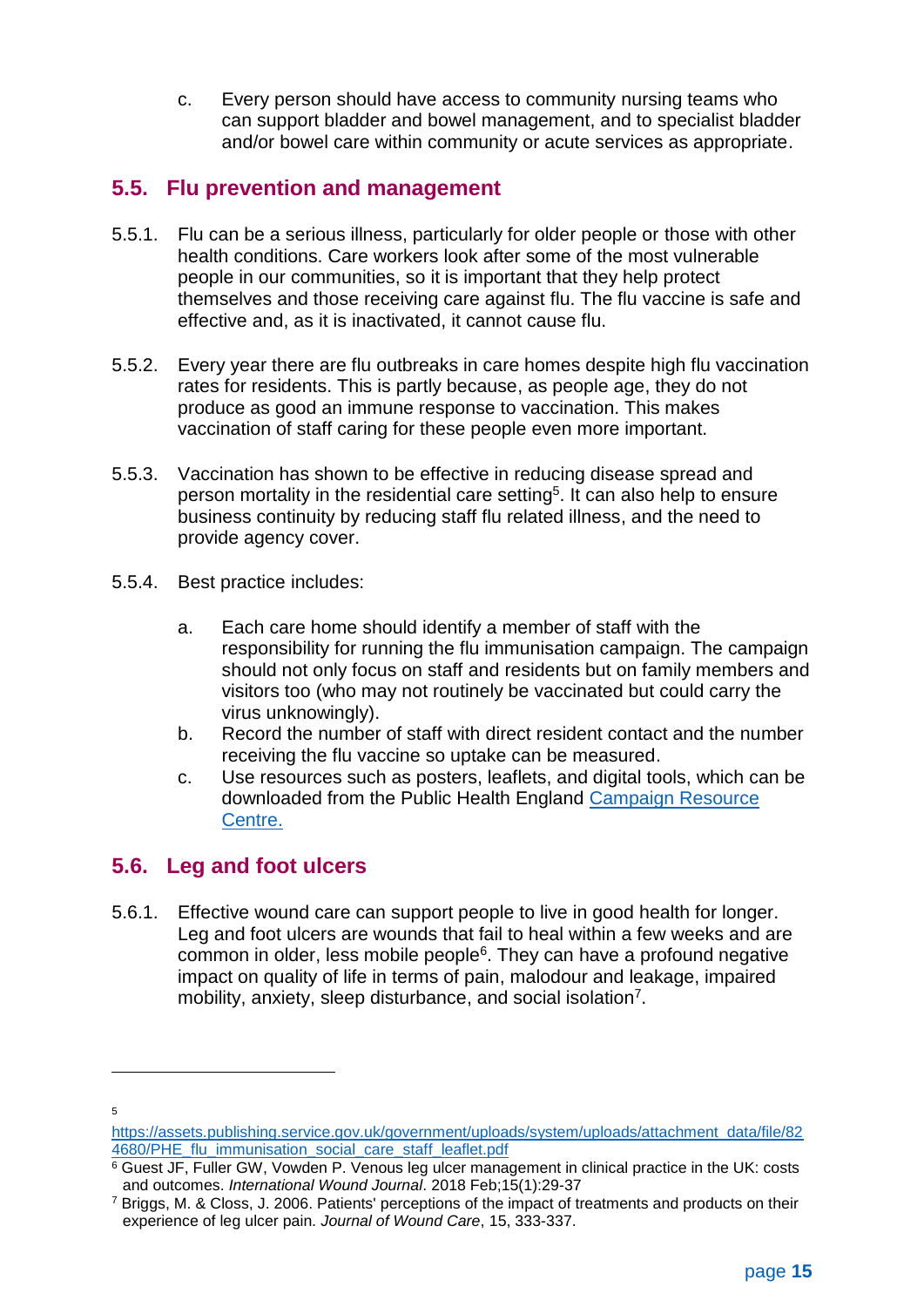- 5.6.2. Most leg ulcers are due to poor venous return and can be healed if people receive an accurate diagnosis and appropriate treatment. Therefore, it is important that anyone who has a wound on their leg or foot that is not healing or not likely to heal should receive an assessment from a clinician with expertise in leg and foot ulcer management.
- 5.6.3. Best practice includes:
	- a. The care home should have an up to date leg and foot ulcer policy, either as a stand-alone document or as part of another policy such as wound care. Such policies should reflect national guidance where it exists.
	- b. Care home staff should be offered training and support to ensure the appropriate care of a resident with a leg or foot ulcer by undertaking initial wound care, and referring to the local service that undertakes leg and foot ulcer assessment and care planning.
	- c. Care home staff should be supported to continue to ensure that the resident receives appropriate individualised care while awaiting the outcome of the leg and foot ulcer service recommendations.
	- d. Care home staff should be supported to implement the recommended care plan of the leg and foot ulcer service in partnership with local NHS services.
	- e. The care plan should focus on enabling and empowering the resident to keep active and undertake activities and interventions that promote wound healing.

## <span id="page-16-0"></span>**5.7. Helping professionals, carers, and individuals with needs navigate the health and care system**

- 5.7.1. The EHCH framework is designed to ensure that care and support is coordinated and consistent, and that interventions are offered as early as possible to meet each individual's needs. The Care Act  $(2014)^8$  introduces rights for carers to get the support they need and the EHCH care model also aspires to emulate this parity of esteem and support.
- 5.7.2. Best practice includes:

1

a. Care coordinators can build on services already provided in the community through social care provision or creating these afresh. Care coordinators provide dedicated support to residents and their carers who are having multiple simultaneous interactions with different health, care, and voluntary sector services.

# <span id="page-16-1"></span>**6. Care Element Three: Falls prevention, reablement and rehabilitation including strength and balance**

- 6.1 The aims of reablement and rehabilitation are fourfold to:
	- a. promote independence at home;

<sup>8</sup> http://www.legislation.gov.uk/ukpga/2014/23/contents/enacted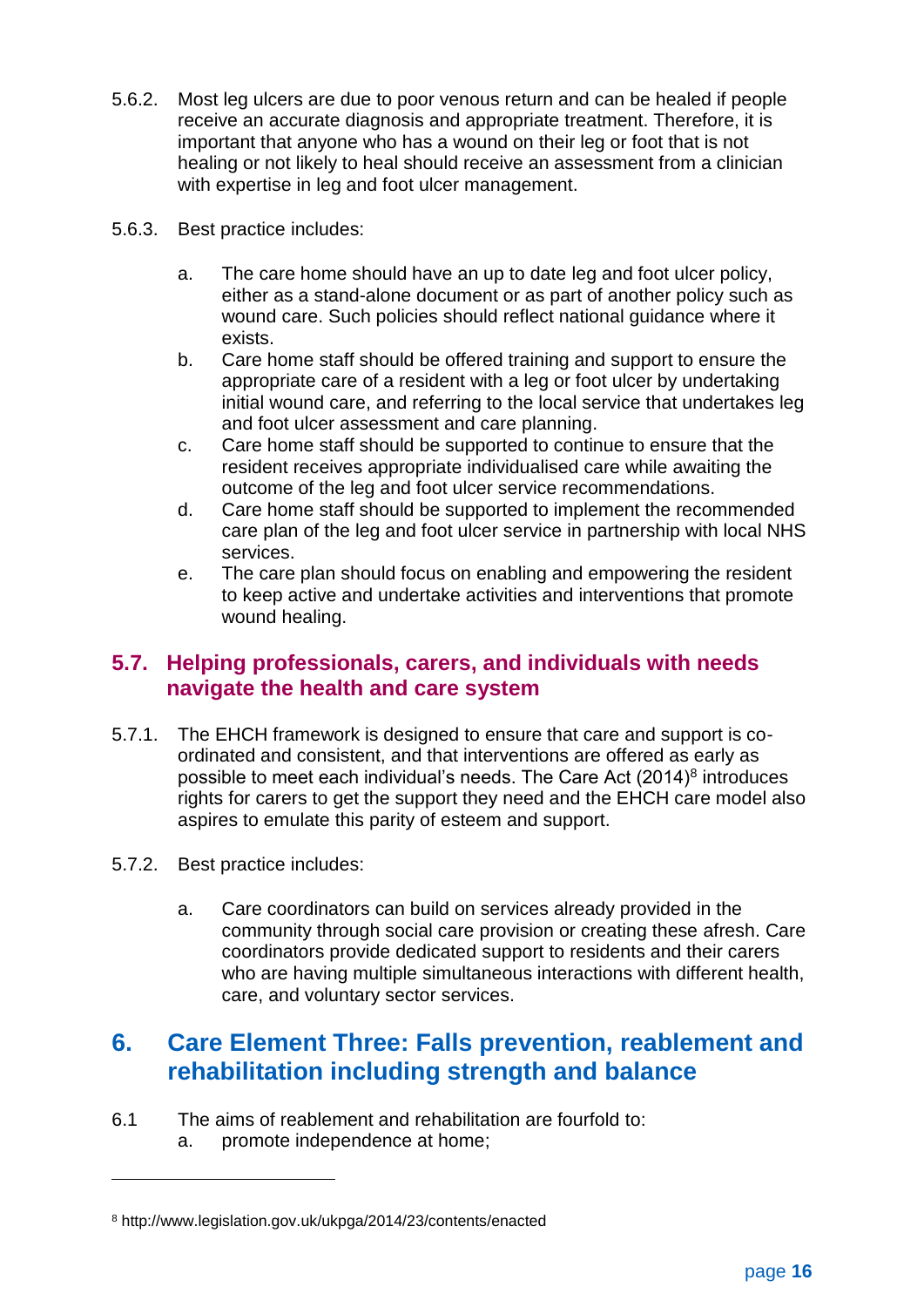- b. decrease the length of hospital stays;
- c. reduce the chance of readmission to hospital; and
- d. reduce the risk of admission to a care home.

#### <span id="page-17-0"></span>**6.2. Reablement and rehabilitation services**

6.2.1. Reablement and rehabilitation provide specialist assessment and treatment. Their purpose is to restore independent functioning, thereby improving health and wellbeing. These services should be available to people living in care homes in the same way as they could expect within their own home. Access to these services will be available as part of the Ageing Well model and delivered under the remit of Urgent Community Response (UCR) 2-day response as clinically appropriate. It is best practice for activity coordinators to form an important part of a reablement team. They help facilitate and support exercise and other activities for the individual.

#### <span id="page-17-1"></span>**6.3. Falls, strength and balance**

- 6.3.1. Each year around one third of people aged over 65 experiences one or more falls, this figure rises to 50 per cent for those over 80 years old. Falls rates among care home residents are much higher than among older people living in their own homes. A fall can result in suffering, disability, loss of independence, and decline in quality of life.
- 6.3.2. Falls and fracture prevention and management is not the preserve of one profession, service or organisation, and everyone can help with falls prevention. The consequences of a fall or fracture cuts across all agencies working with older people, and with support to understand their contribution all agencies can be part of the solution.
- 6.3.3. Physical activity is a primary determinant of bone, muscle and joint strength, as well as functionality. [NICE guidance](https://www.nice.org.uk/guidance/cg161) identifies low muscle strength and poor balance in later life as the most common preventable risk factors for falls. Regular physical activity is associated with up to 40 per cent risk reduction of fall-related injuries and up to 66 per cent risk reduction of bone fractures. However less than 1 in 3 of men (31 per cent) and 1 in 4 (24 per cent) of women meet the guidelines for muscle-strengthening exercises; with even lower proportions in those aged over 65 years.
- 6.3.4. Many falls and fractures can be prevented and managed by well organised services and organisations working in partnership with the individual residents and their carers. Effective falls prevention and management can make a significant contribution to improving quality and outcomes and supporting people to live in good health for longer.
- 6.3.5. Best practice includes:
	- a. Falls risk assessments should, where relevant, form part of the CGAbased holistic assessment process which is included in the nationally commissioned EHCH model.
	- b. Care homes should have a policy in place to determine how falls risks will be assessed and managed. This should include how to get the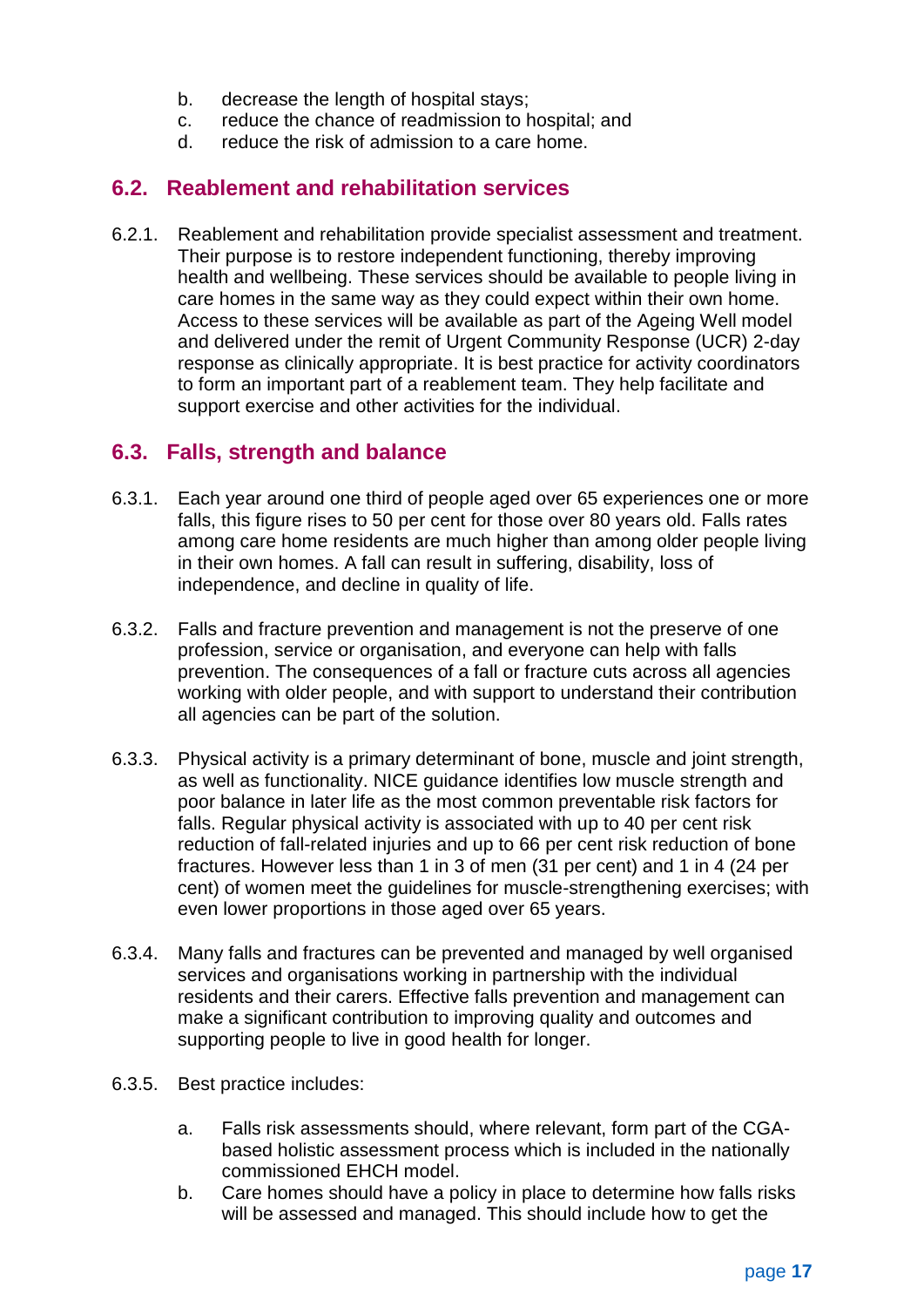resident from the floor when they have fallen, and when to call for additional support/advice e.g. via 111/999.

- c. Care home staff should be offered training and support on how to undertake a physical activity assessment with an individual and develop a personalised physical activity plan on admission to the home.
- d. Care home staff should be offered training on falls prevention and management and physical activities (including advice on muscle strengthening and balance activities) and be supported to use this knowledge by the MDT.
- e. Care home staff should be supported to ensure the safety of the individual by providing an appropriate individualised falls prevention plan which is linked to their personalised care and support plan.
- f. People living in a care home should have access to local falls specialist services as clinically necessary.

#### <span id="page-18-0"></span>**6.4. Developing community assets to support resilience and independence**

- 6.4.1. In aspiring to best practice, care homes, with their MDTs, should work collaboratively with local community groups and other VCSE organisations to develop existing and new community assets to support local people to improve their health and wellbeing. This includes people living in care homes, their families and carers, as well as people in the wider community, through for example, volunteering opportunities.
	- a. The EHCH framework encourages self-management and the provision of informal care. It does so by supporting networks such as friends and families to ensure families and carers are involved and that volunteers are provided with ongoing support.
	- b. People are supported to be involved with, and feel part of, the wider community, particularly through 'community anchor' organisations. This helps build people's confidence and independence and can reduce social isolation and loneliness. Community involvement has also been shown to improve adherence to national screening programmes and can help with primary prevention, such as encouraging people to stop smoking, reduce excessive alcohol consumption, and tackle obesity.
	- c. Volunteers can help address social isolation by providing a personcentred approach to activities, such as 1-1 befriending services and exercise, thereby facilitating the development of friendships and social interaction. These schemes can build on the network of care homes they serve to extend the offer to also help address loneliness and isolation amongst those at risk of loss of independence in the wider community.
	- d. Professionals in care homes, health services and the community can embrace tools which help to ensure that the care planning process identifies the outcomes that are important to individuals, and then supports them to have as fulfilling a life as possible, whilst also meeting their health and care needs in a personalised way.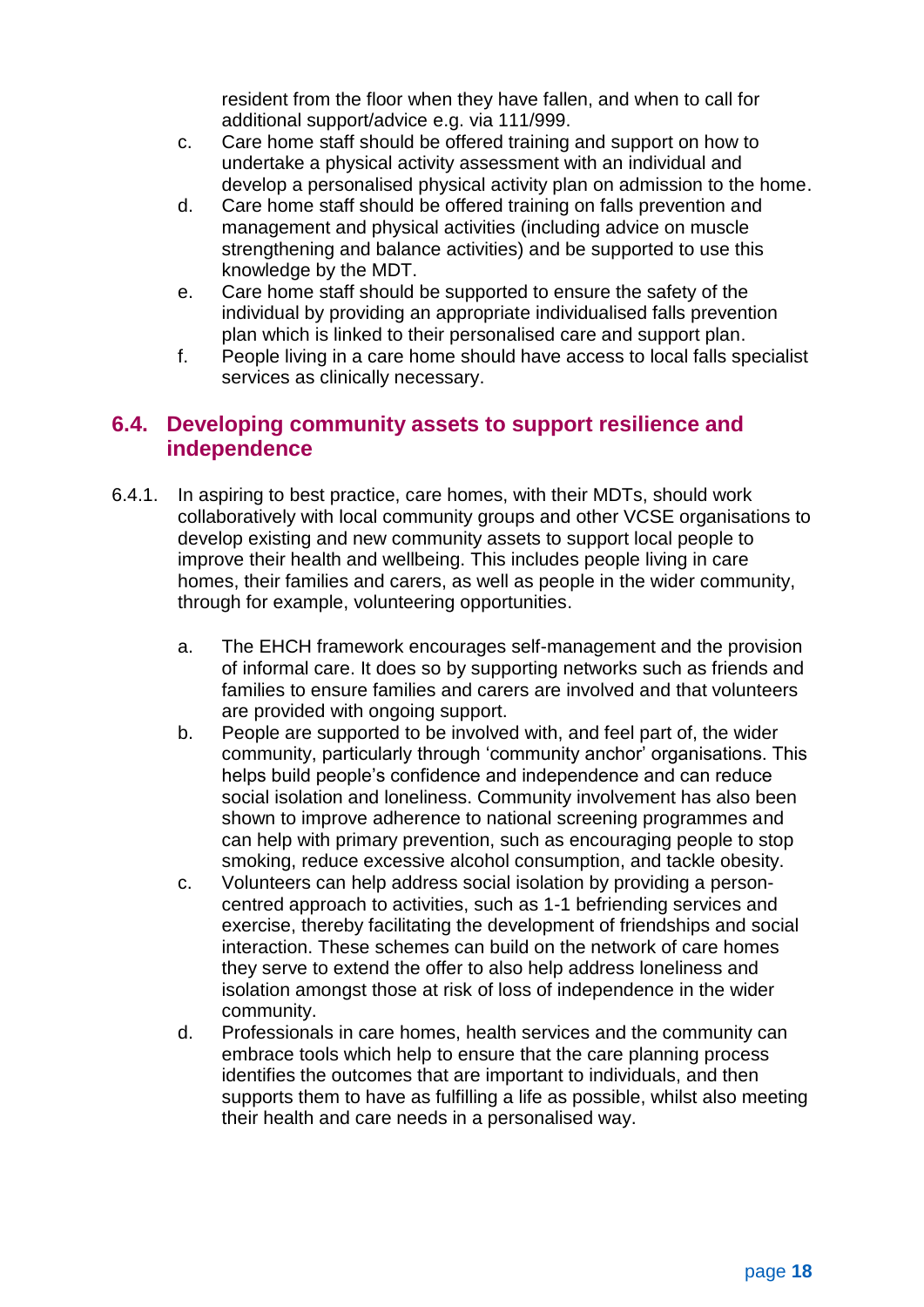# <span id="page-19-0"></span>**7. Care element four: High quality palliative and end-oflife, mental health, and dementia care**

## <span id="page-19-1"></span>**1.1. Palliative and end-of-life care**

- 7.1.1 Individuals who are approaching the end of their life often experience profound physical and emotional changes. Palliative care and end-of-life care is therefore seen as a priority for every care home, and this should address the needs not only of the individual themselves but also of their family, their carers, and their community.
- 7.1.2 The Mental Capacity Act 20059 provides formalised outcomes of advance care planning, which may include the individual appointing somebody to make decisions for them as Lasting Power of Attorney.
- 7.1.3 Where possible, the use of integrated IT systems and digital tools such as the electronic palliative care coordination system (EPaCCS) or equivalent to enhance the coordination and quality of end-of-life care should be prioritised to share information e.g. personalised care and support planning.
- 7.1.4 The person's family and those important to them should be kept informed of what is going on and involved in decisions to the extent that the person wishes.
- 7.1.5 Best practice includes:
	- a. Each care home working in partnership with their MDT and using a systematic, proactive approach to identify individuals who are likely to be in the last 12 months of their life.
	- b. Effective end-of-life care being provided in a variety of settings including care homes, ensuring everyone identified on the GPs palliative care register has the opportunity to develop a personalised care and support plan (including advance care planning, treatment and escalation plans etc).
	- c. The MDT providing access to adequate and timely medication and equipment that may be required to enable palliative and end-of-life care to be effective. When appropriate, the care home should seek support in delivering end-of-life care from its MDT and partner organisations, including secondary care, hospice, and specialist palliative care services.
	- d. Supporting care home staff with education and training on palliative care knowledge and skills, delivered in partnership and collaboration between health and care providers and the VCSE sector.

# <span id="page-19-2"></span>**1.2. Mental health**

1

7.2.1 Mental health conditions are common in people living in care homes. For example, depression is the most common mental health problem in older

<sup>9</sup> <http://www.legislation.gov.uk/ukpga/2005/9/contents>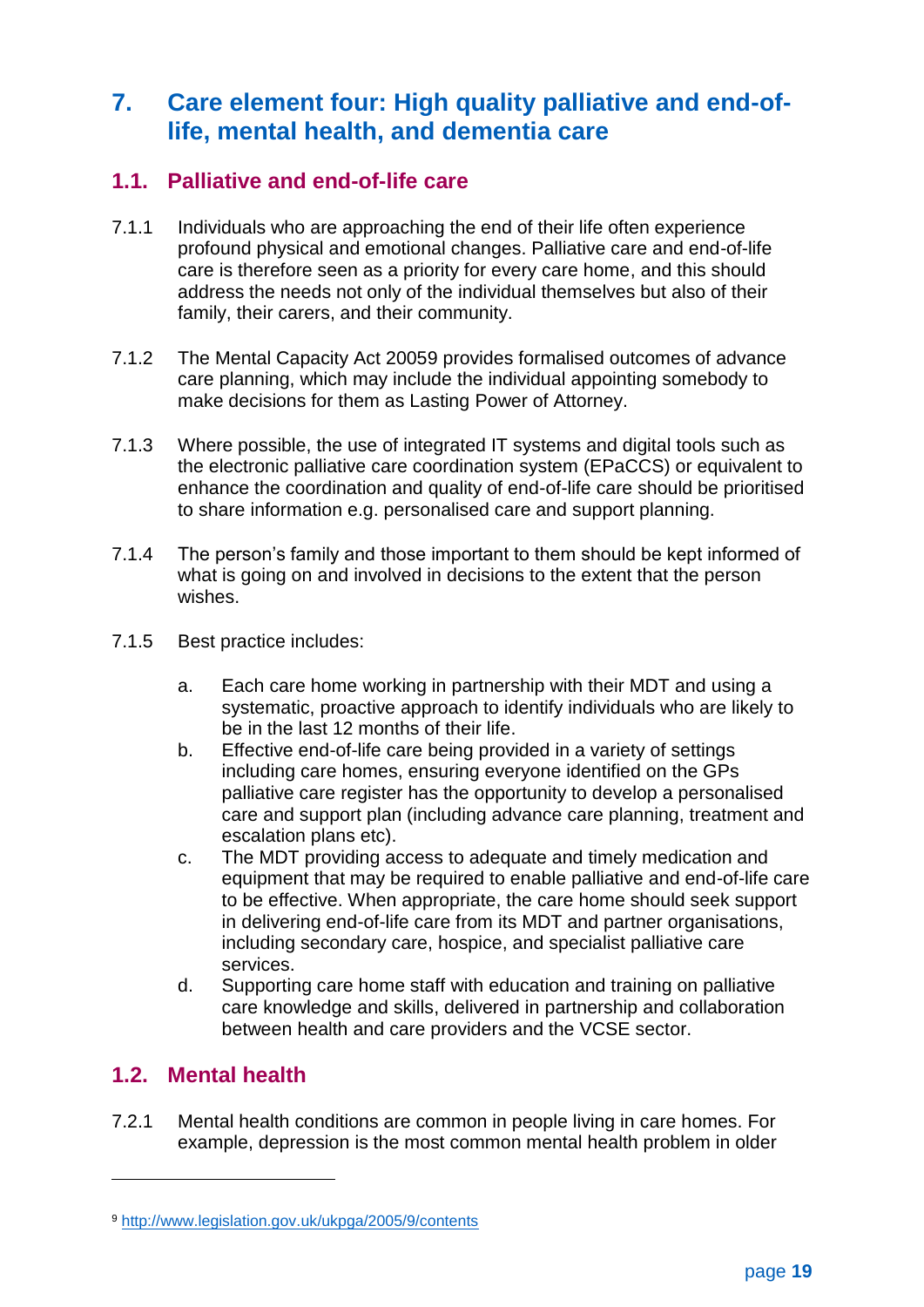people, affecting up to 40 per cent of older individuals in a care home setting. For those living with a learning disability, mental health conditions are almost double that of the general population. However, those conditions are often under-identified, under-diagnosed, and under-treated in residential care. Simple steps can be taken to enhance the identification and management of mental health issues of people living in a care home, reduce their risk of self-harm and suicide, and to support their overall mental wellbeing. Providers of mental health should form part of the MDT described in 2.1.7, and relevant EHCH requirements in the Standard Contract apply equally to providers of community mental health as they do to providers of community physical health services.

- 7.2.2 Best practice includes:
	- a. Daily opportunities for people to maintain their mental wellbeing through a healthy lifestyle, meaningful activities (e.g. music, arts, gardening, animal-assisted therapy, and physical activity) and a welcoming social environment for all individuals and visitors, drawing on community assets and the VCSE sector as appropriate.
	- b. The initial holistic assessment and personalised care and support planning undertaken on admission to the care home should include a systematic, proactive approach to identifying and recording mental health needs, in keeping with the principles of a CGA. This should be repeated in a timely manner upon first/new presentation of signs and symptoms. Assessment should include screening for common mental health conditions such as depression and anxiety, as well as severe mental illnesses and delirium. Further support can be accessed through the PCN MDT and community mental health services. For people with significant language or communication difficulties, for example people with sensory impairments or a learning disability, consider using tools such as the Distress Thermometer and/or asking a family member of carer about the person's symptoms to identify a possible common mental health disorder.
	- c. The biopsychosocial needs of individuals should be recorded in the person's personalised care plan as part of an integrated care record, accessible to all involved in the person's care.
	- d. People should have access to specialist mental health services for assessment and management of complex mental health need, including management of mental health medications and response to complex mental health crisis needs. This can be achieved through regular support from the MDT. In some cases, those services may also provide support for dementia and cognitive needs e.g. older people's mental health services (see dementia section). They can also provide direct support to care home staff, helping to identify and manage their mental health needs as well as upskilling them in mental health care.
	- e. People with mental health needs should have access to a wide range of therapies and specialist support services for their psychological needs. This may include psychological therapies through Improving Access to Psychological Therapies (IAPT) services for people with common mental health problems including co-existing long-term physical health conditions and medically unexplained symptoms e.g. group or individual cognitive behavioural therapy and/or community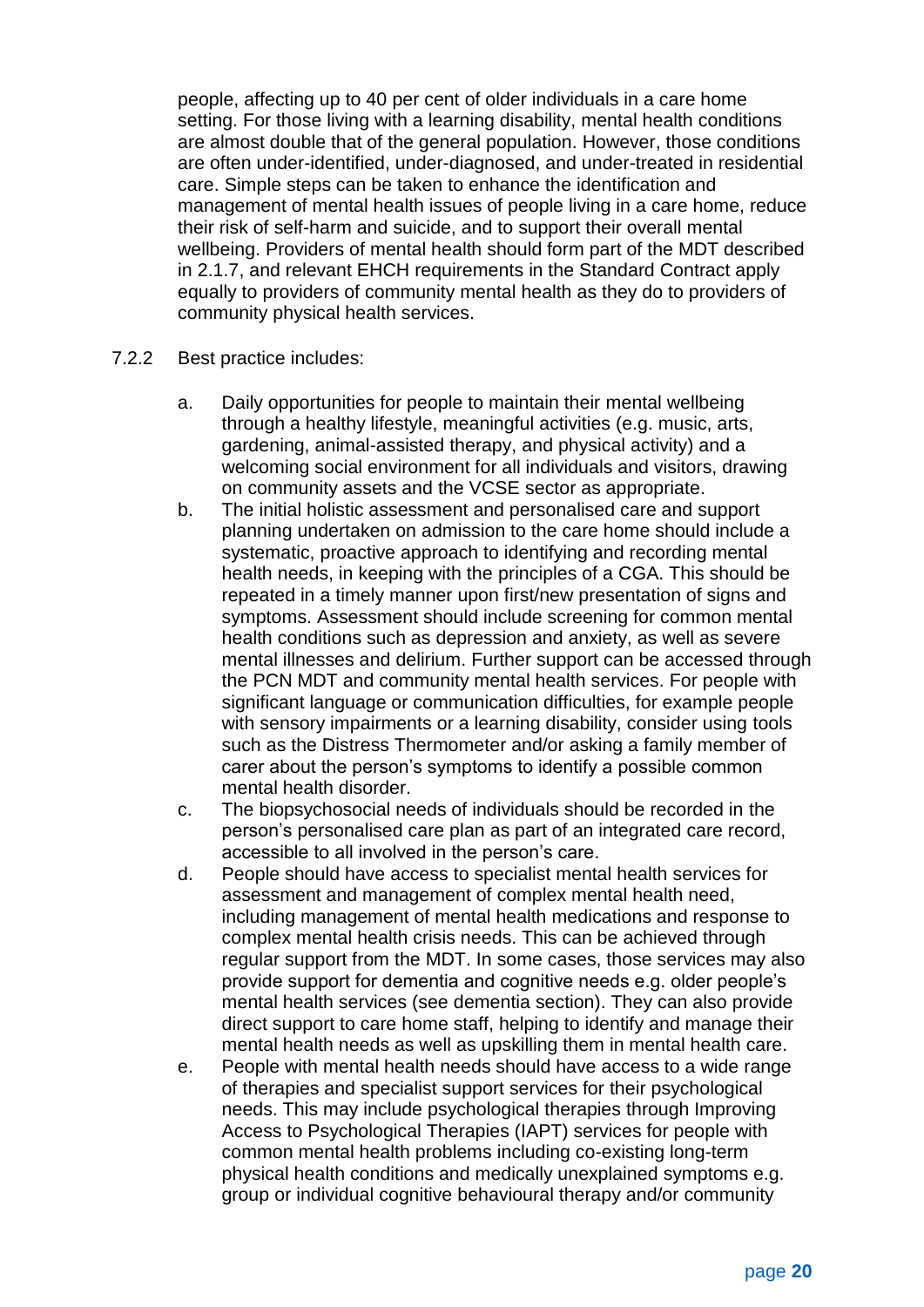mental health services which provide NICE recommended therapies for people with severe mental illnesses.

f. Education, training, and professional development should be made available to help ensure that carers, families, and care home staff feel supported and confident in identifying and managing the mental health needs of individuals and helping them to prevent self-harm and suicide.

#### <span id="page-21-0"></span>**1.3. Dementia care**

- 7.3.1 Today, around [70 per cent](https://www.alzheimers.org.uk/about-us/news-and-media/facts-media) of people living in care homes have dementia, a prevalence which has risen from 56 per cent in 2002. Most care home residents who live with dementia are at the latter stages of the condition and may struggle to communicate on their needs and preferences. This may cause them to act in ways that are seen as challenging, including aggression. They may also experience other physical and mental health conditions, e.g. frailty, diabetes, depression, and delirium. However, despite a growing prevalence, dementia and cognitive impairment remain underdiagnosed in care homes, and too many people living with the condition are admitted to hospital due to a lack of appropriate support in residential care and the community.
- 7.3.2 A number of steps can be taken to enhance the identification and management of dementia in care homes, and to support the maintenance of cognitive skills.
- 7.3.3 Best practice includes:
	- a. There should be daily opportunities for residents to maintain their brain health and cognitive skills through a healthy lifestyle, meaningful activities (e.g. music, arts, gardening, animal-assisted therapy, and physical activity) and a welcoming, dementia-friendly, social environment for all residents and visitors, drawing on community assets and the VCSE sector as appropriate (See resources on dementiafriendly environments).
	- b. There should be a systematic and proactive approach to identifying, diagnosing and recording dementia and cognitive needs in a timely manner, following admission to the care home and upon first presentation of signs and symptoms. This can be achieved through support from the local GP and community dementia/mental health services. Tools such as [DiADeM](https://www.alzheimers.org.uk/dementia-professionals/resources-gps/diadem-diagnosing-advanced-dementia-mandate?gclid=Cj0KCQjwsYb0BRCOARIsAHbLPhGCXiA9tyLET9IBaMba0r-fQRszdrc7CQC-YmnbiI2QcUq-g550aDAaAq6REALw_wcB&gclsrc=aw.ds) and [DeAR-GP](https://www.alzheimers.org.uk/dementia-professionals/resources-gps/dear-gp-dementia-assessment-referral-gp) can help GPs with dementia case finding and diagnosis in residential settings, and confirm whether residents have dementia or delirium or both.
	- c. The dementia diagnosis and holistic needs of individuals should be recorded in a single personalised care plan as part of an integrated care record, accessible to all involved in the person's care (primary care, secondary care, social care, VCSE, and relatives, etc), in line with principles outlined in the [Dementia Good Care Planning Guide.](http://tvscn.nhs.uk/wp-content/uploads/2019/03/NHSE-dementia-good-care-planning-guide-2017.pdf) The care plan should be developed in partnership with the resident where this is possible, with input from the family/carer where appropriate, and include advance care planning/end of life care needs and preferences, as well as timescales for review. Care home staff should consider using personalised support tools such as the ["This is Me"](https://www.alzheimers.org.uk/sites/default/files/migrate/downloads/this_is_me.pdf) document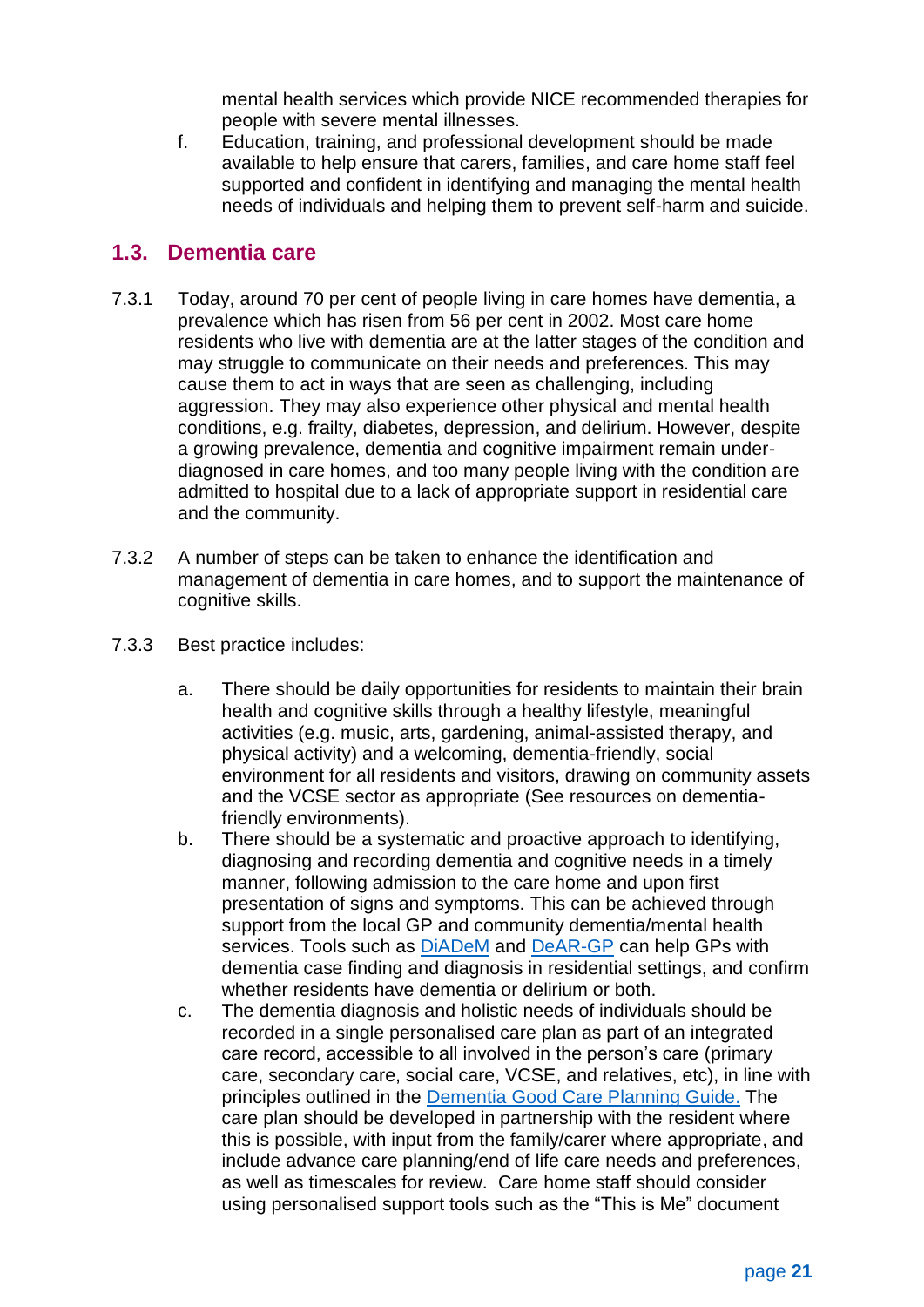and memory boxes to enable person-centred care and avoid potential distress.

- d. Residents should have access to specialist dementia/mental health services for assessment and management of complex dementia needs, including management of mental health medications (see section 4.4) and behavioural and psychological symptoms of dementia (BPSD), such as depression, agitation, aggression, distress, and psychosis. This can be achieved through regular support from an integrated MDT. These specialist mental health and dementia staff can help train care home staff in managing BPSD and reducing inappropriate use of antipsychotics, and in ensuring appropriate use of the Mental Capacity Act 2005.
- e. Care home staff should consider following the [Newcastle Support](http://www.twca.org.uk/documents/Generic%20Documents/Dementia/Understanding%20and%20improving%20the%20care%20of%20a%20person%20with%20challenging%20behaviour%20V4%2018%2008%2010.pdf)  [Model a](http://www.twca.org.uk/documents/Generic%20Documents/Dementia/Understanding%20and%20improving%20the%20care%20of%20a%20person%20with%20challenging%20behaviour%20V4%2018%2008%2010.pdf)nd using tools such as 'ABC' (Antecedent, Behaviour, Consequence) charts to understand and manage behaviours that challenge.
- f. Residents living with dementia and cognitive impairment should have access to a wide range of NICE-recommended therapies and postdiagnostic services, including cognitive stimulation therapy, cognitive rehabilitation therapy, reminiscence therapy, and music therapy. Consideration should also be given to therapies that can support the functional mental health needs of residents living with dementia, including depression and anxiety (see section 7.2).
- g. Education, training, and professional development should be made available to help ensure that carers, families, and care home staff feel supported and confident in identifying, assessing, and managing dementia and cognitive needs in care home residents.

# <span id="page-22-0"></span>**8. Care element five: Joined-up commissioning and collaboration between health and social care**

8.1. The Network Contract DES and Standard Contract place complementary requirements on PCNs and providers of community and mental health to deliver a nationally consistent, core EHCH service. Commissioners should work collaboratively with these providers to agree roles and responsibilities for the service, support the maintenance of these arrangements, and assist in solving the challenges in delivery as they arise. The nationally commissioned EHCH model is detailed in Appendix 1. Good practice in implementing this model, and enhancements to it, are described below.

#### <span id="page-22-1"></span>**8.2. Co-production with providers of care homes**

- 8.2.1. Working closely and collaboratively with care homes, the EHCH model can improve the way organisations work together and share information. Best practice includes:
	- a. Commissioners work together with care homes and other local health and care service providers, including PCNs, either through a local care home forum or through online networks. Doing so supports commissioners and providers to co-develop and co-produce solutions to problems that they have in common. For example, the EHCH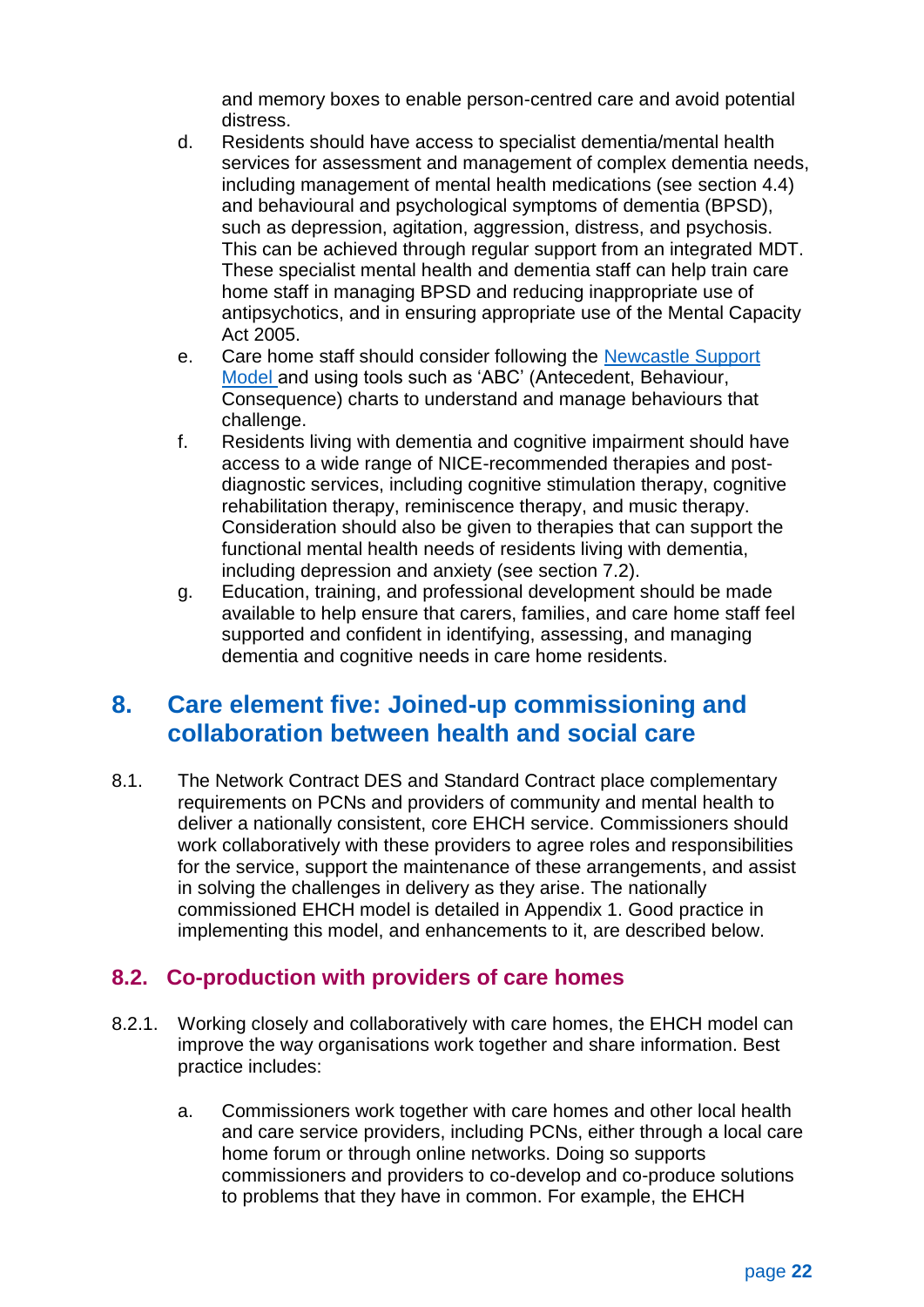vanguards used such forums to help understand the local issues faced and to explore what specific support and training is needed.

b. An active, well-attended care provider forum helps strengthen relationships between CCG and local authority commissioners, providers, care home owners and managers. Likewise, online communications or regular engagement between commissioners and a care home association can achieve the same goals. Online engagement is particularly helpful for providers who are not members of a forum and for regional managers who work across large areas and may therefore be unable to attend meetings in person. National care home associations can also promote better engagement, facilitate discussions, and disseminate messages to the care home sector.

## <span id="page-23-0"></span>**8.3. Shared contractual mechanisms**

- 8.3.1. The EHCH model commissioned through the Network Contract DES and Standard Contract represents a minimum national standard, and local commissioners may want to make more progress towards the framework. Commissioners may also want to consider how other contracts/providers, including local authority commissioned services, may need to support the model.
- 8.3.2. In best practice EHCH models:
	- a. CCGs and local authorities may develop risk-sharing and gain-sharing mechanisms to ensure that any savings from reductions in hospital admissions or in unplanned GP callouts that are associated with the EHCH model are shared by those health and care providers that were responsible for this improvement. Such arrangements should improve the financial sustainability of the social care providers, thereby leading to further improvement in quality of care.
	- b. The contracting process for dual-registered providers is simplified; it reduces the burden of quality inspection and information requests on care homes; and it enables joint quality monitoring and benchmarking by social care and health commissioners. As a result, local authorities are also better able to fulfil their market-shaping responsibilities under the Care Act because they have a fuller picture of the quality of all providers, whether care is funded by a CCG, the local authority or selffunders.
	- c. An important lesson from the EHCH vanguards' is that truly collaborative commissioning involves far more than simply transferring budgets or contracting providers jointly. Rather, it involves shared system leadership and the development of a shared culture of working and trust at operational level, regardless of the formal health and local authority commissioning structures that are in place.

# <span id="page-23-1"></span>**8.4. Access to appropriate housing options**

8.4.1. An individual's quality of life depends partly on having access to a range of housing options that suit their particular health and care needs. Whilst the EHCH contract and guidance is aimed at care homes, the wider EHCH framework could be extended to support people living in extra care housing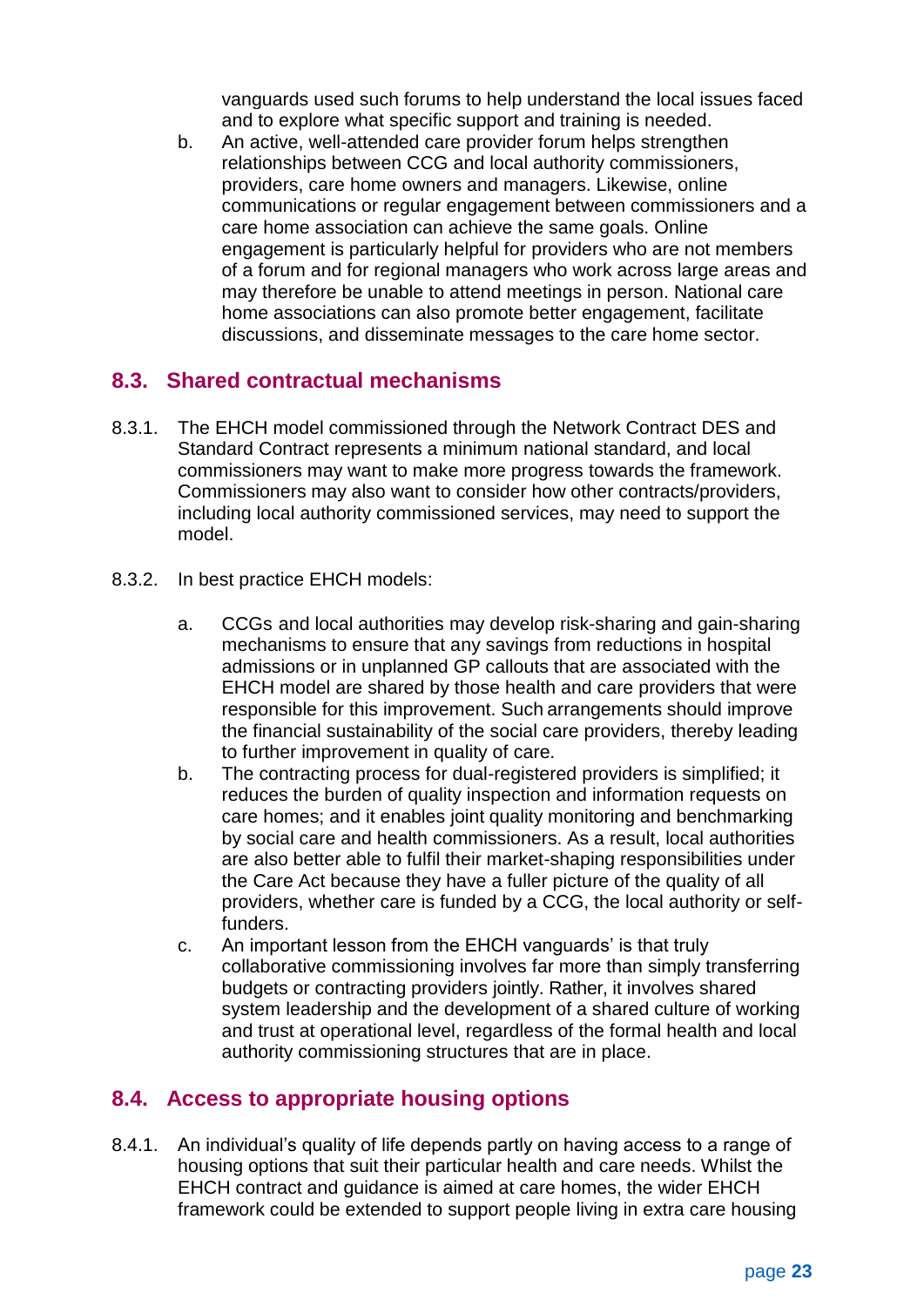and in supported living arrangements, or to those who require support in their own home. Depending on the need identified and personal circumstances, these options might include adaptations to their home, assisted living arrangements, or access to a range of residential or nursing homes.

- 8.4.2. Best practice includes:
	- a. In support of an EHCH model, NHS commissioners and providers should work with local authorities and housing providers to facilitate a range of supported housing options which enable people to live as independently as possible.
	- b. Longer term, public, and private sector partners could use planning, funding and policy levers to work toward a mix of specialised housing which meets the requirements of those with care and support needs. and general purpose housing which works better for an ageing and diverse population.

# <span id="page-24-0"></span>**9. Care element six: Workforce Development**

#### <span id="page-24-1"></span>**9.1. Workforce development**

- 9.1.1. Underpinning the success of the EHCH model is a skilled and confident workforce that is committed to partnership working. Workforce development within the care home builds upon the existing learning and training opportunities to help staff who are employed by social care providers receive a wide range of training and development opportunities.
- 9.1.2. For successful rollout of a good practice EHCH model, joint workforce planning should be undertaken at STP/ICS level with independent adult social care representation in order to ensure a sustainable supply of appropriately skilled staff. Together, these two endeavours help ensure that people living in a care home receive the best available care within the home.

# <span id="page-24-2"></span>**9.2. Training and development for social care provider staff**

- 9.2.1. Although many care homes and local NHS services will have training and development programmes in place that reflect good practice, they may not always be delivered consistently across a local area. For consistency, STP/ICS workforce planners should collaboratively develop a comprehensive training and development plan for all health and social care providers.
- 9.2.2. Best practice includes:
	- a. Investment in professional development for care home managers, nurses and care practitioners to maximise the training and professional development opportunities available. Training and development can be delivered through collaborative and contractual arrangements, and indications from EHCH vanguard sites showed improvement in the recruitment and retention of staff.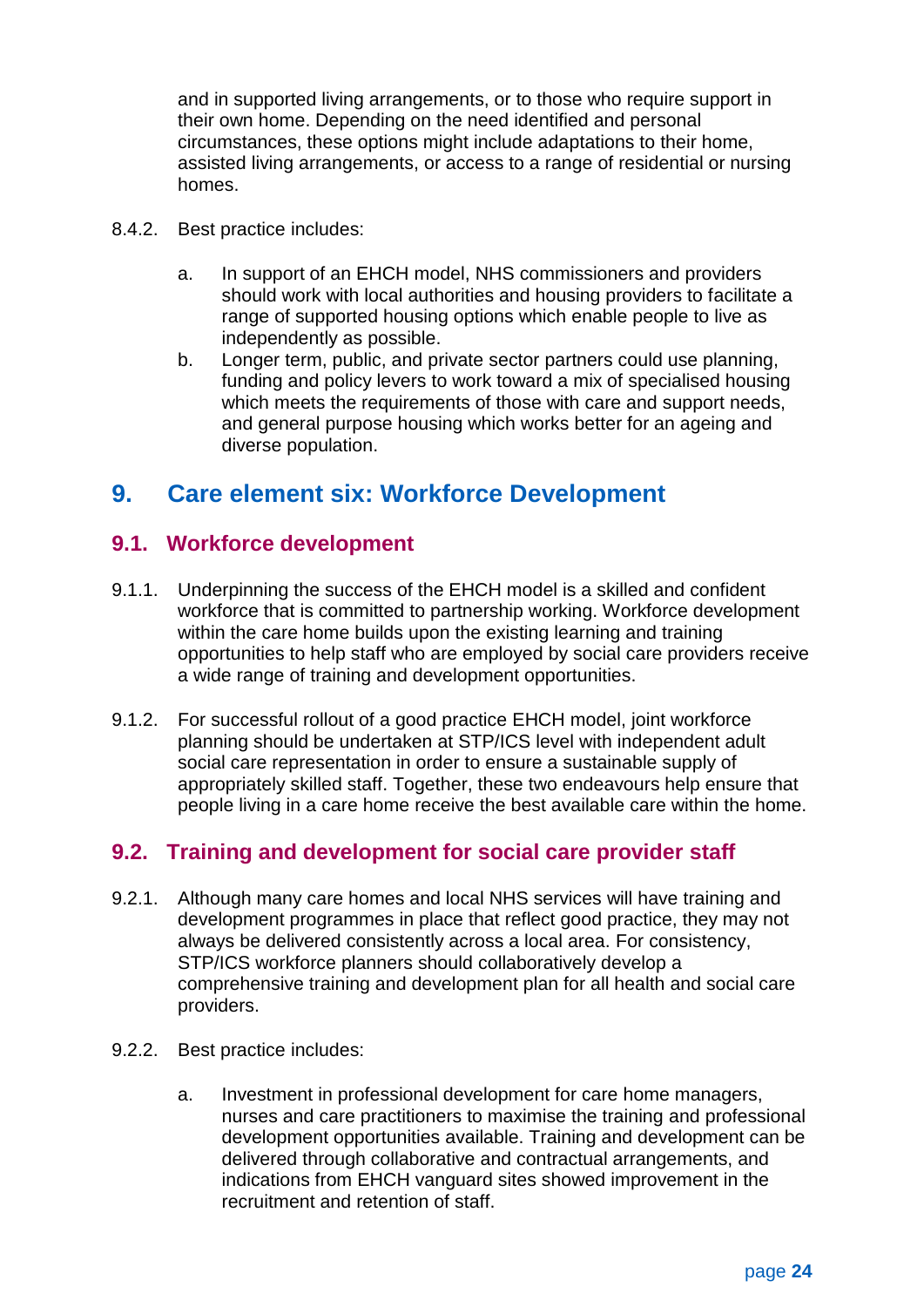- b. To increase the confidence and proficiency of staff employed by social care providers in caring for the people who live in care homes, particularly those with complex needs.
- c. Care practitioners should be trained in competencies such as wound management, nutrition, and falls and all of the care elements and subelements of this framework. All staff should be offered training in other complex conditions such as dementia and end-of-life care.

#### <span id="page-25-0"></span>**9.3. Joint workforce planning across all sectors**

- 9.3.1. Within the footprint of PCNs, and at a STP/ICS level, NHS and social care commissioners and providers should consider how best to plan for the workforce they will need, given that the pressures faced in social care occur across all types of care home. Common solutions can often be developed to respond to local needs. This remains an area of rapid development, especially with the investment in out-of-hospital care from the Long-Term Plan.
- 9.3.2. Best practice includes:
	- a. Developing and testing new roles within primary care, establishing nursing banks across an area, making changes to training pathways for pre-registration nursing (both Registered Nurse and Nursing Associate) students to expose them to the care setting.
	- b. A 'care coordinator' role in the care home could help improve the continuity of care by acting as a point of contact for residents, families and professionals who visit the care home, such as MDT members and in-reach specialists. They could also support the MDT with the weekly home round through identification of people in need of review, or collation of information on people requiring an MDT review.
	- c. Working in integrated teams can reduce duplication and improve integration between NHS and staff employed by social care providers. Technology can also improve the safety and efficiency of care, for example, through e-triage, which helps ensure that individuals are seen by the most appropriate professional and that all the necessary information is at hand.
	- d. When undertaking workforce planning in support of the EHCH model, the NHS needs to take into consideration the local workforce drivers around recruitment and retention of staff (such as Registered Nurses) in the social care sector.

# <span id="page-25-1"></span>**10. Care Element seven: Data, IT and Technology**

# <span id="page-25-2"></span>**10.1. Harnessing data and technology**

10.1.1. To fully realise the EHCH model, a digital infrastructure is required for staff and commissioners that is fit-for-purpose. It must permit appropriate access to care records, allow data sharing for planning of provision and support he use of assistive technology and telemedicine in care homes. The components necessary for such a system are linked health and social care data sets, access to the care record and secure email, and better use of technology in care homes.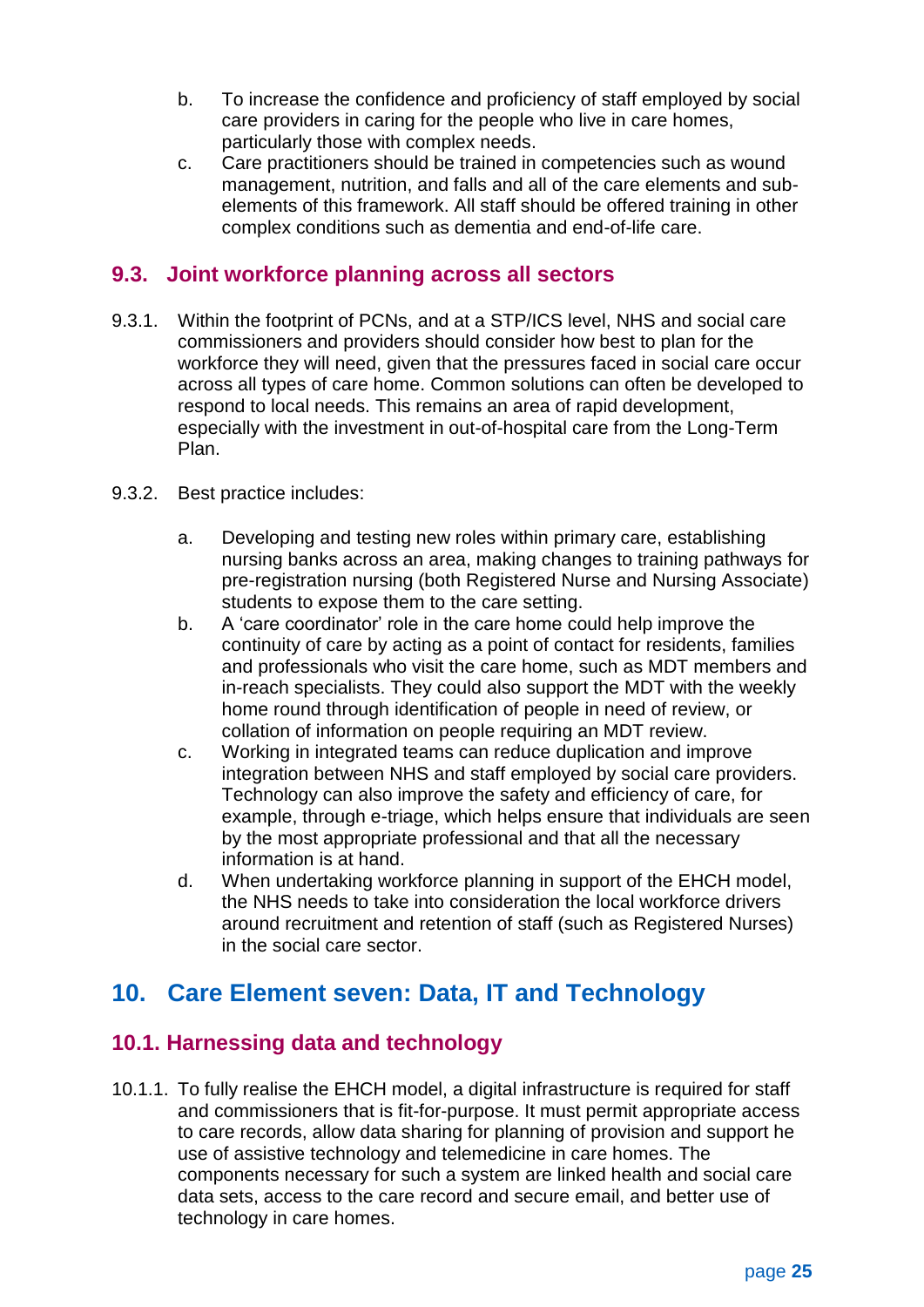- 10.1.2. In this document the following definitions are used:
	- a. Telecare is technology that is used to **support independent living**  (e.g. falls monitoring);
	- b. Telehealth is technology that is used to **exchange information about health and wellbeing** between residents and professionals (e.g. notification of changes to observations such as heart rate or weight); and
	- c. Telemedicine is technology that is used to **exchange decisionmaking information** between professionals and residents (e.g. video links between homes and clinical hubs).

# <span id="page-26-0"></span>**10.2. Linked health and social care data sets**

- 10.2.1. The ultimate aim of linking health and social care data is to ensure that people receive joined-up care (I.e. to reduce unnecessary duplications or gaps in care).
- 10.2.2. Best practice includes:
	- a. The care homes' supporting partners from health and social care should begin by conducting a privacy impact assessment and consider what information they require to assess the needs of their diverse care homes population, and to identify opportunities to either reduce unwarranted variation or to improve the quality, equity, and efficiency of the care being delivered.
	- b. Business intelligence and population health analytics should be used to identify which people living in a care home are at high risk of unplanned hospital admission, and which people in the wider population are at risk of losing their independence. These analyses are necessary to allow commissioners to understand patient flows, to risk-stratify the population, and to understand the impact of different services on admissions.

#### <span id="page-26-1"></span>**10.3. Access to the care record and secure email**

10.3.1. It is essential to establish secure information sharing arrangements between care homes, general practice, other community providers, and acute settings (including through NHSMail), as well as the MDTs operating in PCNs. NHSMail has been made available for care homes, and all care homes should be ensuring their staff have access to it or alternatives and are complying with the Data Security and Protection toolkit.

#### <span id="page-26-2"></span>**10.4. Better use of technology in care homes**

10.4.1. Clinical teams can be supported to make use of technology to improve how they work with staff employed by social care providers to make joint decisions about the care of individuals. For example, they may be able to assess some residents remotely, thereby avoiding unnecessary trips to hospitals or call-outs of NHS staff to care homes.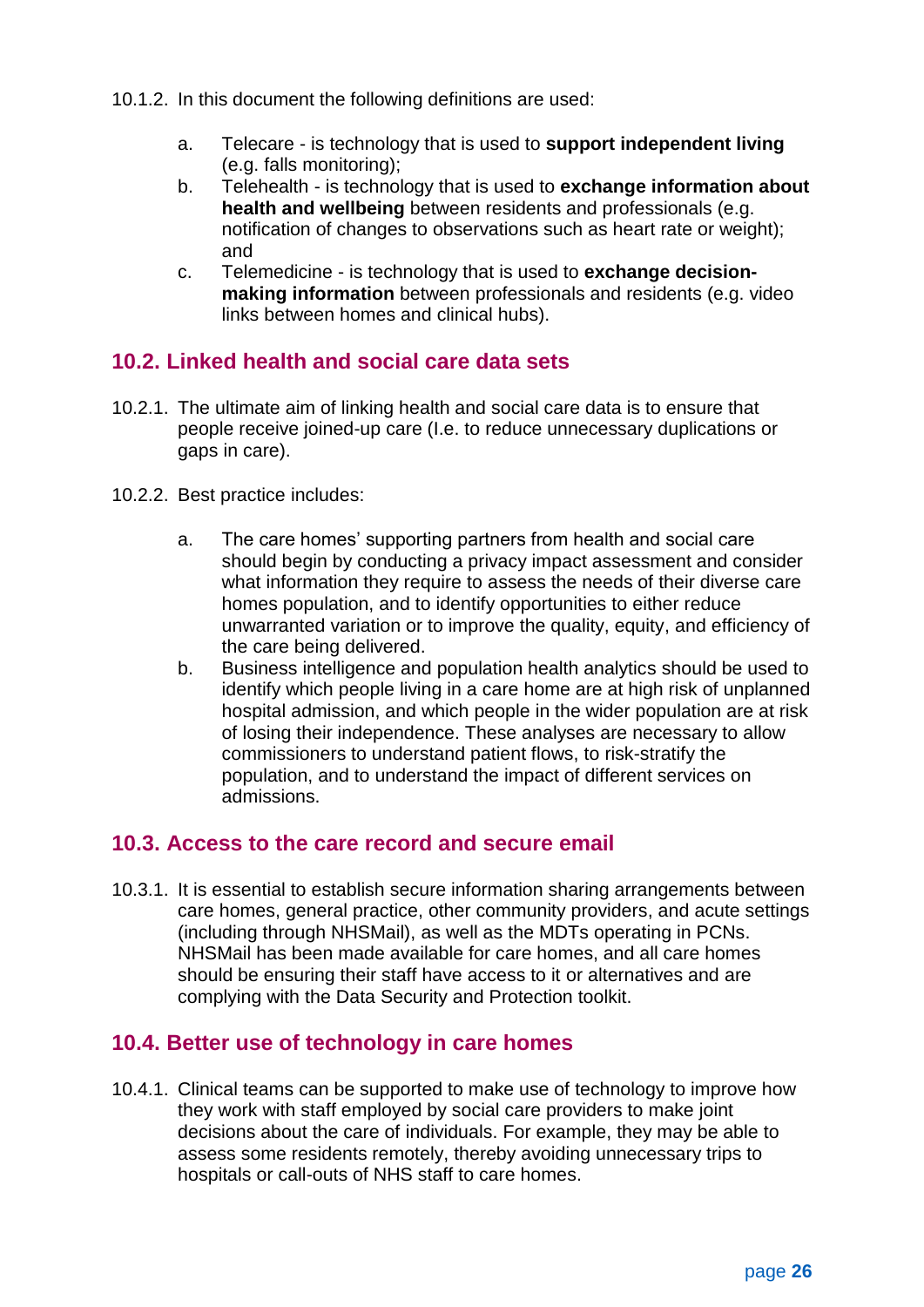- 10.4.2. Care homes are able to use the Capacity Tracker to share their live bed state and enable hospital discharge teams and other stakeholders to rapidly find available nursing and residential beds, which significantly improves the speed and efficiency of finding capacity at the time it's needed.
- 10.4.3. Technology can also help avoid uncoordinated care by ensuring that health and care staff have appropriate access to all of the information they need. Sensors, apps, and assistive technology can all help to support independence by identifying problems early.
- 10.4.4. Best practice includes:
	- a. Telemedicine has the potential to improve the quality and efficiency of care delivered by care homes, community health services, specialist services, and local government partners. It can be used to support virtual ward models of care and for triage, assessment, and even direct supervision of treatment. Secure video links can be particularly useful in care homes where a high proportion of the staff are not medically trained. Such systems offer the potential to enhance the quality of care, and to reduce inappropriate GP call outs, ambulance calls and admissions from care homes to hospital. They can also help palliative care residents die in the place of their choosing as has been demonstrated in the Airedale EHCH vanguard and in other vanguard areas.
	- b. The appropriate use of sensors and monitoring technology can help reduce the incidence of falls and the prevalence of poor nutrition. It can also help alert care home staff and staff working in the wider health system about the deteriorating health of an individual, before a crisis occurs. In Airedale for example, the digital care hub provides multidisciplinary support 24 hours a day, throughout the year.
	- c. Assistive technology can help improve the quality of life for people who are frail or who have dementia or mobility-limiting conditions.
	- d. To fully realise the EHCH model, digital infrastructure in a care home should include Wi-Fi connectivity that is sufficient to enable telemedicine systems, sensors and monitors to work; to support mobile working with staff; and to improve people's leisure and self-care opportunities. Mobile devices such as laptops, tablets and phones should also be made available to provide health and care professionals with mobile read-and-write access to care records, thereby helping to avoid unnecessary repetition of assessments and delays or errors in treatment. These devices, which are often standard consumer devices, also enable telemedicine and telecare for care home residents.
	- e. Finally, local areas should consider how best to develop the IT skills of the staff employed by social care providers. In particular, they should build confidence around using these IT systems to reduce unnecessary admissions and callouts.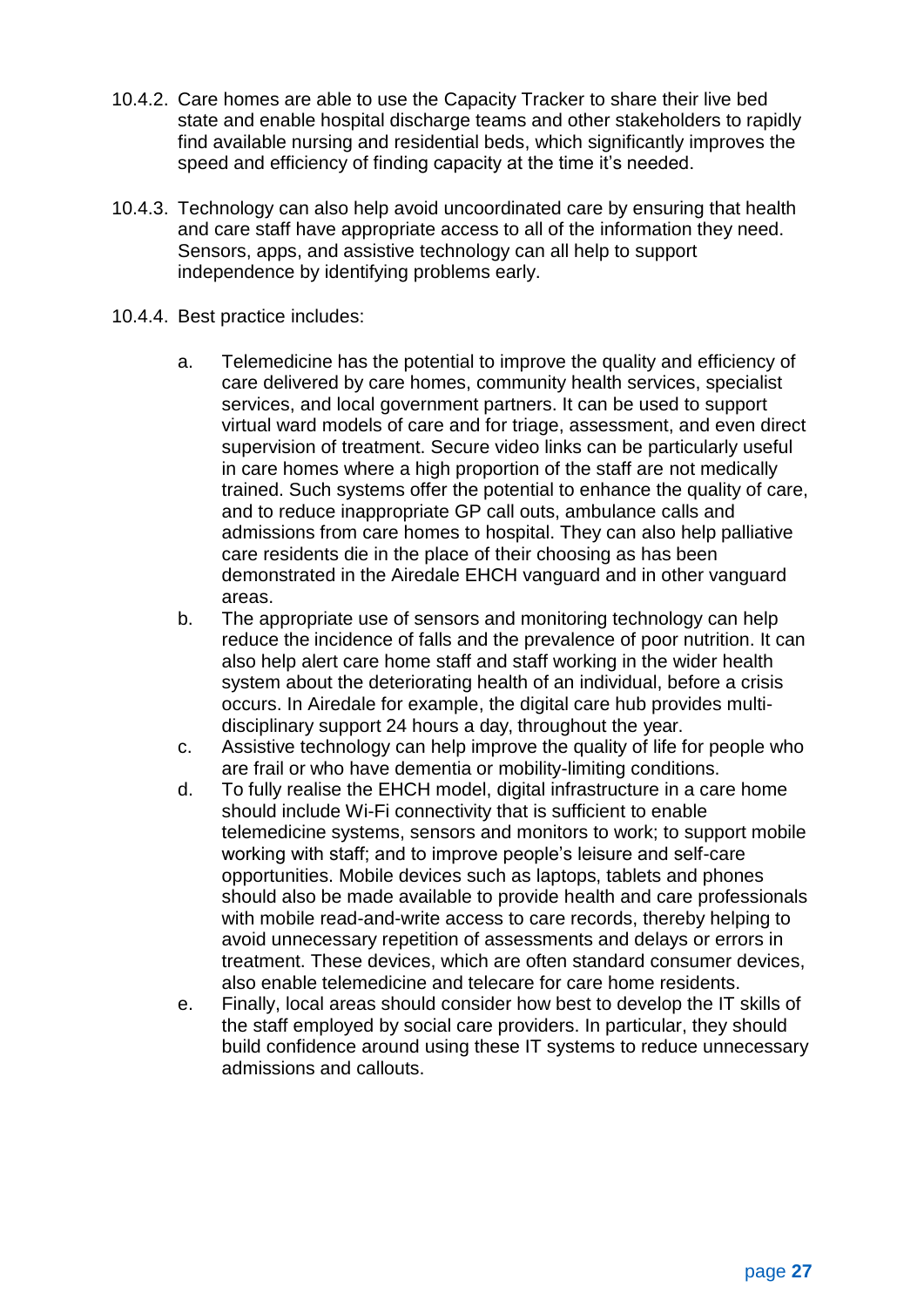# <span id="page-28-0"></span>**Appendix 1**

Table showing Network Contract DES and Standard Contract requirements for EHCH relevant to providers of community physical and mental health, mapped to corresponding care elements in the framework.

| <b>Network Contract DES</b>                                                                                                                                                                                                                                                                                                                                                                                                                                                                                                                                                                                                                                                                                                                                                          | <b>Standard Contract</b>                                                                                                                                                                                 | <b>EHCH</b> |
|--------------------------------------------------------------------------------------------------------------------------------------------------------------------------------------------------------------------------------------------------------------------------------------------------------------------------------------------------------------------------------------------------------------------------------------------------------------------------------------------------------------------------------------------------------------------------------------------------------------------------------------------------------------------------------------------------------------------------------------------------------------------------------------|----------------------------------------------------------------------------------------------------------------------------------------------------------------------------------------------------------|-------------|
| requirement                                                                                                                                                                                                                                                                                                                                                                                                                                                                                                                                                                                                                                                                                                                                                                          | <b>requirement</b>                                                                                                                                                                                       | care        |
|                                                                                                                                                                                                                                                                                                                                                                                                                                                                                                                                                                                                                                                                                                                                                                                      | <b>The Provider must:</b>                                                                                                                                                                                | element     |
| By 31 July 2020, a PCN is required<br>to:<br>have agreed with the<br>a.<br>commissioner the care homes<br>for which the PCN will have<br>responsibility (referred to as the<br>"PCN's Aligned Care Homes"<br>in this Network Contract DES<br>Specification). The<br>commissioner will hold ongoing<br>responsibility for ensuring that<br>care homes within their<br>geographical area are aligned to<br>a single PCN and may, acting<br>reasonably, allocate a care<br>home to a PCN if agreement<br>cannot be reached. Where the<br>commissioner allocates a care<br>home to a PCN, that PCN must<br>deliver the Enhanced Health in<br><b>Care Homes service</b><br>requirements in respect of that<br>care home in accordance with<br>this Network Contract DES<br>Specification; | By 31 July 2020, agree the care<br>homes for which it has<br>responsibility with the CCG, and<br>have agreed with the PCN and<br>other providers a simple plan<br>about how the service will<br>operate. | 1           |
| b. have in place with local partners<br>(including community services<br>providers) a simple plan about<br>how the Enhanced Health in<br>Care Homes service<br>requirements set out in this<br><b>Network Contract DES</b><br>Specification will operate;<br>c. support people entering, or<br>already resident in the PCN's<br>Aligned Care Home, to register<br>with a practice in the aligned<br>PCN if this is not already the<br>case; and                                                                                                                                                                                                                                                                                                                                      |                                                                                                                                                                                                          |             |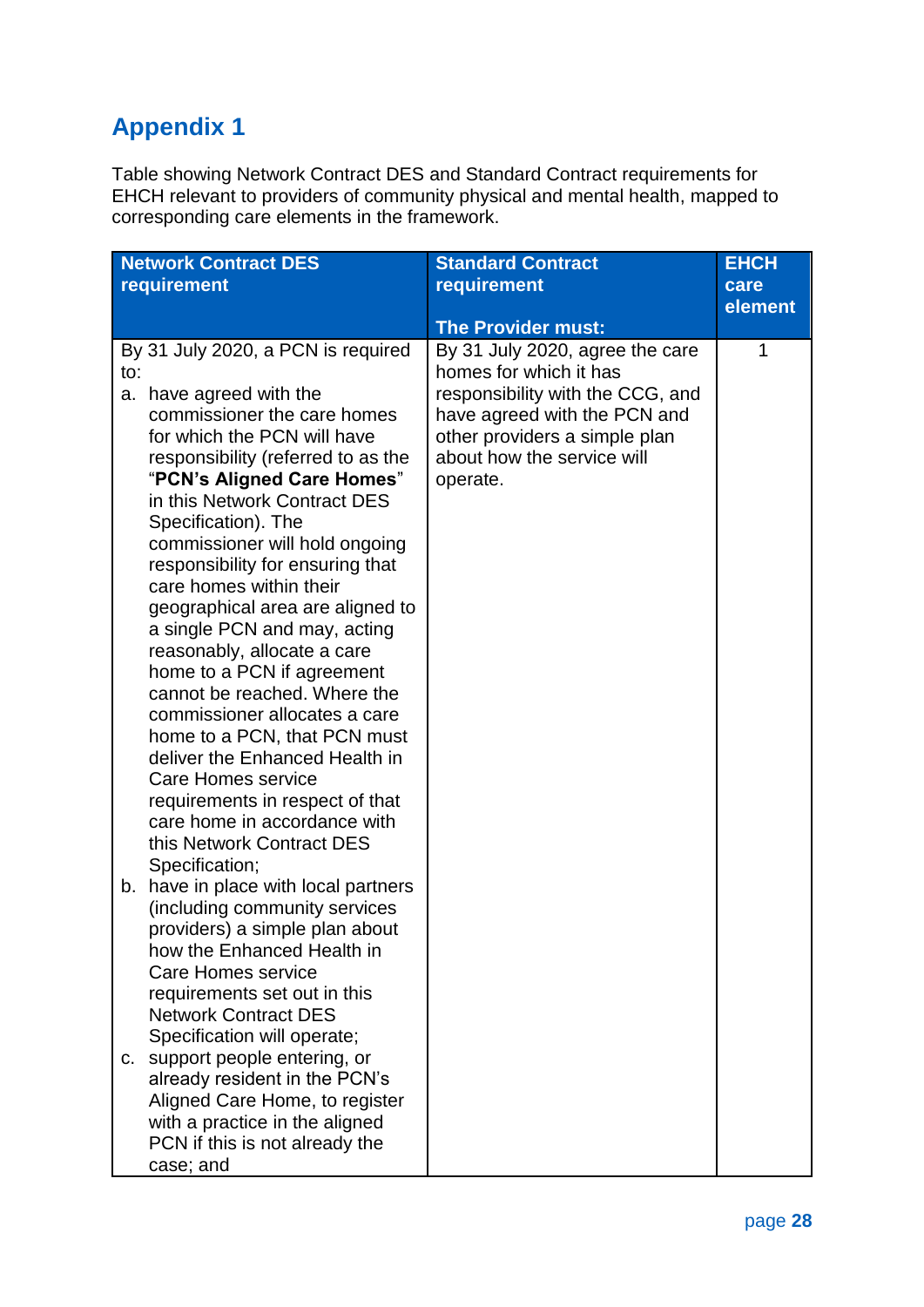| <b>Network Contract DES</b><br>requirement                                                                                                                                                                                                                                                                                                                                                                                                                                                                                                    | <b>Standard Contract</b><br>requirement                                                                                                                                                                                                                                                   | <b>EHCH</b><br>care |
|-----------------------------------------------------------------------------------------------------------------------------------------------------------------------------------------------------------------------------------------------------------------------------------------------------------------------------------------------------------------------------------------------------------------------------------------------------------------------------------------------------------------------------------------------|-------------------------------------------------------------------------------------------------------------------------------------------------------------------------------------------------------------------------------------------------------------------------------------------|---------------------|
|                                                                                                                                                                                                                                                                                                                                                                                                                                                                                                                                               | <b>The Provider must:</b>                                                                                                                                                                                                                                                                 | element             |
| ensure a lead GP (or GPs) with<br>d.<br>responsibility for these<br><b>Enhanced Health in Care</b><br>Homes service requirements is<br>agreed for each of the PCN's<br>Aligned Care Homes.                                                                                                                                                                                                                                                                                                                                                    |                                                                                                                                                                                                                                                                                           |                     |
| By 30 September 2020, a PCN<br>must:<br>a. work with community service<br>providers (whose contracts will<br>describe their responsibility in<br>this respect) and other relevant<br>partners to establish and<br>coordinate a multidisciplinary<br>team ("MDT") to deliver these<br><b>Enhanced Health in Care</b><br>Homes service requirements;<br>and<br>b. have established arrangements<br>for the MDT to enable the<br>development of personalised<br>care and support plans with<br>people living in the PCN's<br>Aligned Care Homes. | Work with the PCN and other<br>relevant providers to establish,<br>by 30 September 2020, a<br>multidisciplinary team (MDT) to<br>deliver relevant services to the<br>care homes.                                                                                                          | 1 and $2$           |
| As soon as is practicable, and by<br>no later than 31 March 2021, a<br>PCN must establish protocols<br>between the care home and with<br>system partners for information<br>sharing, shared care planning, use<br>of shared care records and clear<br>clinical governance.                                                                                                                                                                                                                                                                    | Work with the PCN to establish,<br>as soon as is practicable, and by<br>no later than 31 March 2021,<br>protocols between the care<br>home and with system partners<br>for information sharing, shared<br>care planning, use of shared<br>care records, and clear clinical<br>governance. | 5 and 7             |
| From 1 October 2020, a PCN must:<br>a. deliver a weekly 'home round'<br>for the PCN's Patients who are<br>living in the PCN's Aligned Care<br>Home(s). In providing the<br>weekly home round a PCN:<br>i. must prioritise residents for<br>review according to need<br>based on MDT clinical<br>judgement and care home                                                                                                                                                                                                                       | From 30 September 2020,<br>participate in and support 'home<br>rounds' as agreed with the PCN<br>as part of an MDT.<br>Work with the PCN to establish,<br>by 30 September 2020,<br>arrangements for the MDT to<br>develop and refresh as required<br>a personalised care and support      | 1, 2 and 6          |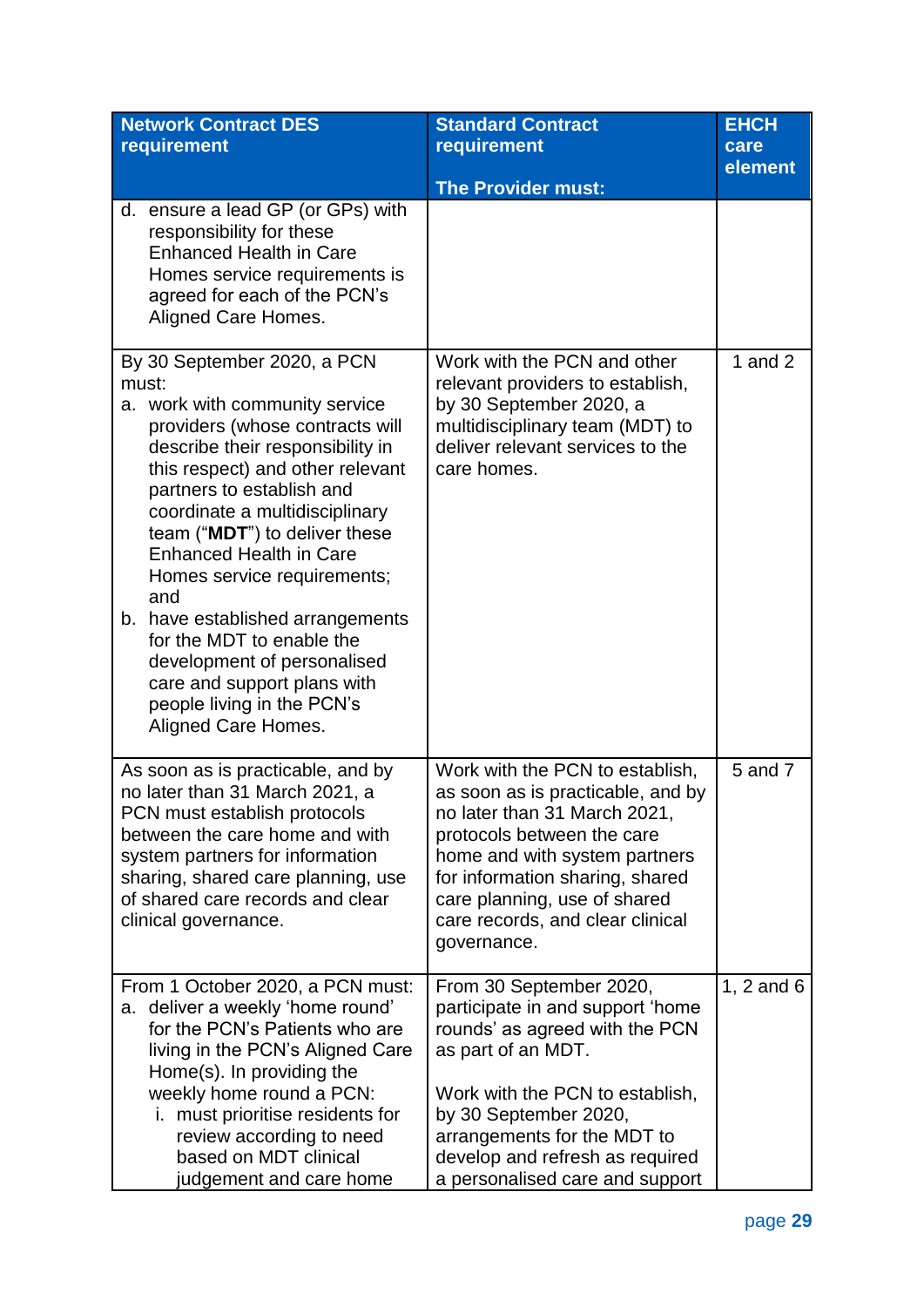| <b>Network Contract DES</b> |                                                               | <b>Standard Contract</b>                               | <b>EHCH</b> |
|-----------------------------|---------------------------------------------------------------|--------------------------------------------------------|-------------|
|                             | requirement                                                   | requirement                                            | care        |
|                             |                                                               |                                                        | element     |
|                             |                                                               | <b>The Provider must:</b>                              |             |
|                             | advice (a PCN is not                                          | plan with people living in care                        |             |
|                             | required to deliver a weekly                                  | homes.                                                 |             |
|                             | review for all residents);                                    |                                                        |             |
|                             | must have consistency of<br>ii.                               | Through these arrangements,                            |             |
|                             | staff in the MDT, save in                                     | the MDT will:                                          |             |
|                             | exceptional circumstances;                                    | a. aim for the plan to be                              |             |
|                             | iii. must include appropriate and                             | developed and agreed with                              |             |
|                             | consistent medical input from                                 | each new resident within                               |             |
|                             | a GP or geriatrician, with the                                | seven working days of                                  |             |
|                             | frequency and form of this                                    | admission to the home and                              |             |
|                             | input determined on the                                       | within seven working days of                           |             |
|                             | basis of clinical judgement;                                  | readmission following a                                |             |
|                             | and                                                           | hospital episode (unless                               |             |
|                             | iv. may use digital technology to                             | there is good reason for a                             |             |
|                             | support the weekly home                                       | different timescale);                                  |             |
|                             | round and facilitate the                                      |                                                        |             |
|                             | medical input;                                                | b. develop plans with the                              |             |
| b.                          | using the MDT arrangements,                                   | person and/or their carer;                             |             |
|                             | develop and refresh as required                               |                                                        |             |
|                             | a personalised care and support                               | base plans on the principles<br>C.<br>and domains of a |             |
|                             | plan with the PCN's Patients<br>who are resident in the PCN's | <b>Comprehensive Geriatric</b>                         |             |
|                             | Aligned Care Home(s). A PCN                                   | Assessment including                                   |             |
|                             | must:                                                         | assessment of the physical,                            |             |
|                             | aim for the plan to be<br>i.                                  | psychological, functional,                             |             |
|                             | developed and agreed with                                     | social and environmental                               |             |
|                             | each new patient within                                       | needs of the person including                          |             |
|                             | seven working days of                                         | end of life care needs where                           |             |
|                             | admission to the home and                                     | appropriate                                            |             |
|                             | within seven working days of                                  |                                                        |             |
|                             | readmission following a                                       | d. draw, where practicable, on                         |             |
|                             | hospital episode (unless                                      | existing assessments that                              |             |
|                             | there is good reason for a                                    | have taken place outside of                            |             |
|                             | different timescale);                                         | the home and reflecting their                          |             |
|                             | develop plans with the<br>ii.                                 | goals;                                                 |             |
|                             | patient and/or their carer;                                   |                                                        |             |
|                             | iii. base plans on the principles                             | make all reasonable efforts to<br>е.                   |             |
|                             | and domains of a                                              | support delivery of the plan                           |             |
|                             | <b>Comprehensive Geriatric</b>                                |                                                        |             |
|                             | Assessment <sup>10</sup> including                            | From 30 September 2020, work                           |             |
|                             | assessment of the physical,                                   | with the PCN to identify and/or                        |             |
|                             | psychological, functional,                                    | engage in locally organised                            |             |

<sup>10</sup> [https://www.bgs.org.uk/sites/default/files/content/resources/files/2019-03-](https://www.bgs.org.uk/sites/default/files/content/resources/files/2019-03-12/CGA%20Toolkit%20for%20Primary%20Care%20Practitioners_0.pdf) [12/CGA%20Toolkit%20for%20Primary%20Care%20Practitioners\\_0.pdf](https://www.bgs.org.uk/sites/default/files/content/resources/files/2019-03-12/CGA%20Toolkit%20for%20Primary%20Care%20Practitioners_0.pdf)

 $\overline{\phantom{0}}$ 

1